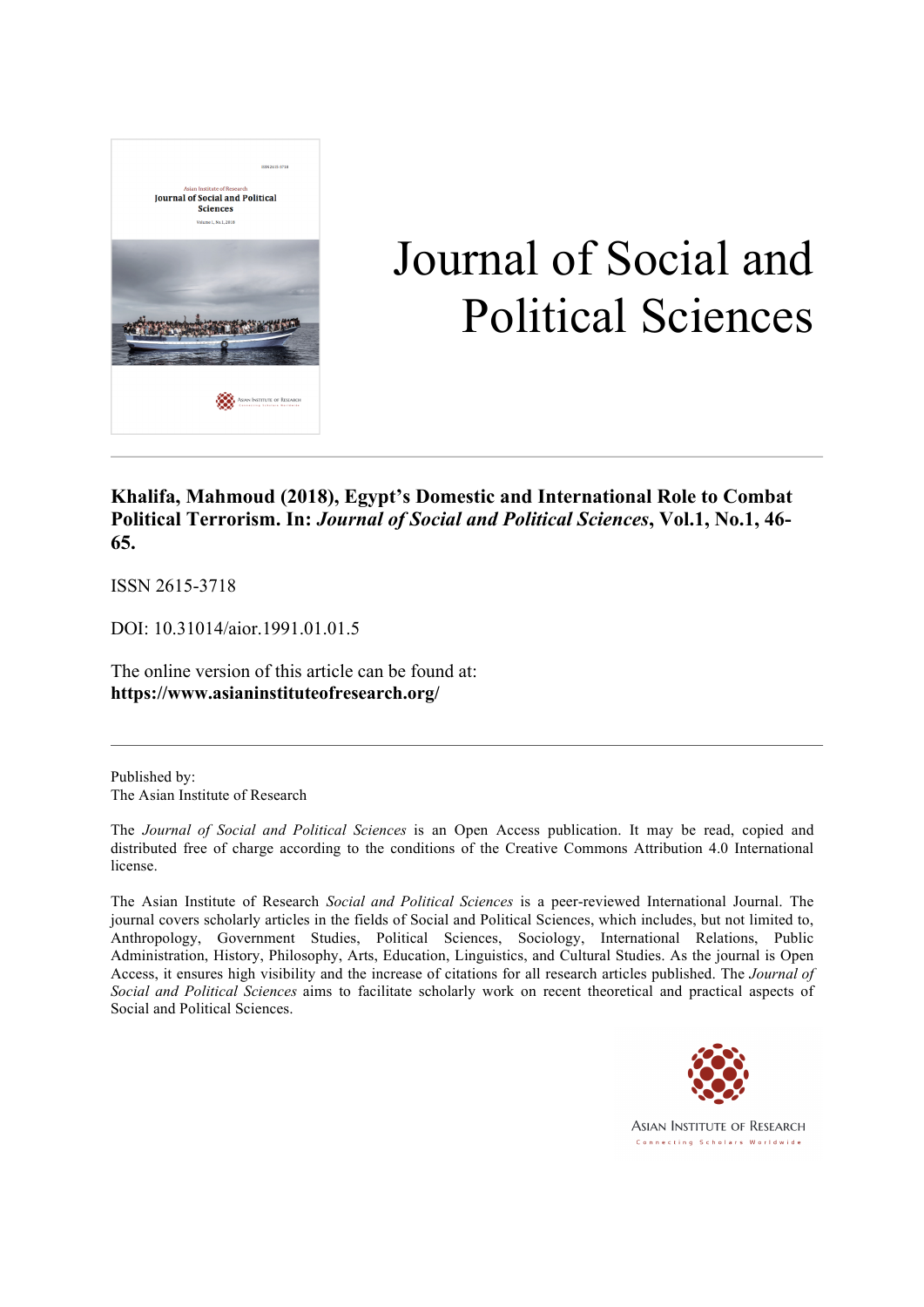

# Egypt's Domestic and International Role to Combat Political Terrorism

Dr. Mahmoud Khalifa<sup>1</sup>

<sup>1</sup> Lecturer of Political Science (Suez Canal University, Egypt), Assistant Professor (Applied Science University, Bahrain), Visiting Fellow (University of Lincoln, UK), m.khalifa@commerce.suez.edu.eg, makhalifa@lincoln.ac.uk

#### **Abstract**

In the past decades, Egypt has suffered a lot from terrorism, but after the June 30 revolution in 2013, there was unprecedented political terrorism, without international attention to what was occurred in Egypt, The ambiguity of the concept of political terrorism has given a strong sense of concern for this phenomenon, which led to the attempt to develop the concept of terrorism in general and political terrorism in particular. The problem of the study shows the ambiguity surrounding the idea of political terrorism, which has a various meanings, and there is still no comprehensive definition of it. And the failure of the United Nations Organization to take a decisive situation towards the Muslim Brotherhood in Egypt, is a big question mark? Hence, it makes a key question in the research "What is the role played by Egypt to combat the phenomenon of political terrorism at the domestic and international levels? Hence, this study seeks to describe and analyze the Egyptian role in confronting political terrorism, and the qualitative method is the most appropriate in the study of the legal, security and social phenomena, and as a result, the researcher used it. It examines the phenomenon of political terrorism as it exists in reality and describes it closely in order to reach to the conclusion which contributes to understanding and developing what is happening in real. Also, the researcher used the case study methodology as a complementary approach to understanding the situation in Egypt in depth.

**Keywords**: International Role, Political Terrorism, Egypt

#### **Introduction**

Terrorism is a compound and complex phenomenon, its reasons are numerous and overlapping, all of which contribute to its production in varying proportions, so it should not stand at some of them, but must be studied in a comprehensive study. These reasons are including what is political, intellectual, social, economic, psychological and educational. The growing phenomenon of terrorism in the world is one of the most dangerous forms of security threats faced by States because it aims at an important aspect of the security, stability, and future of their societies, especially the gathering of terrorist act between the ambitions and objectives of external forces that do not want to use their direct tools, but by relying on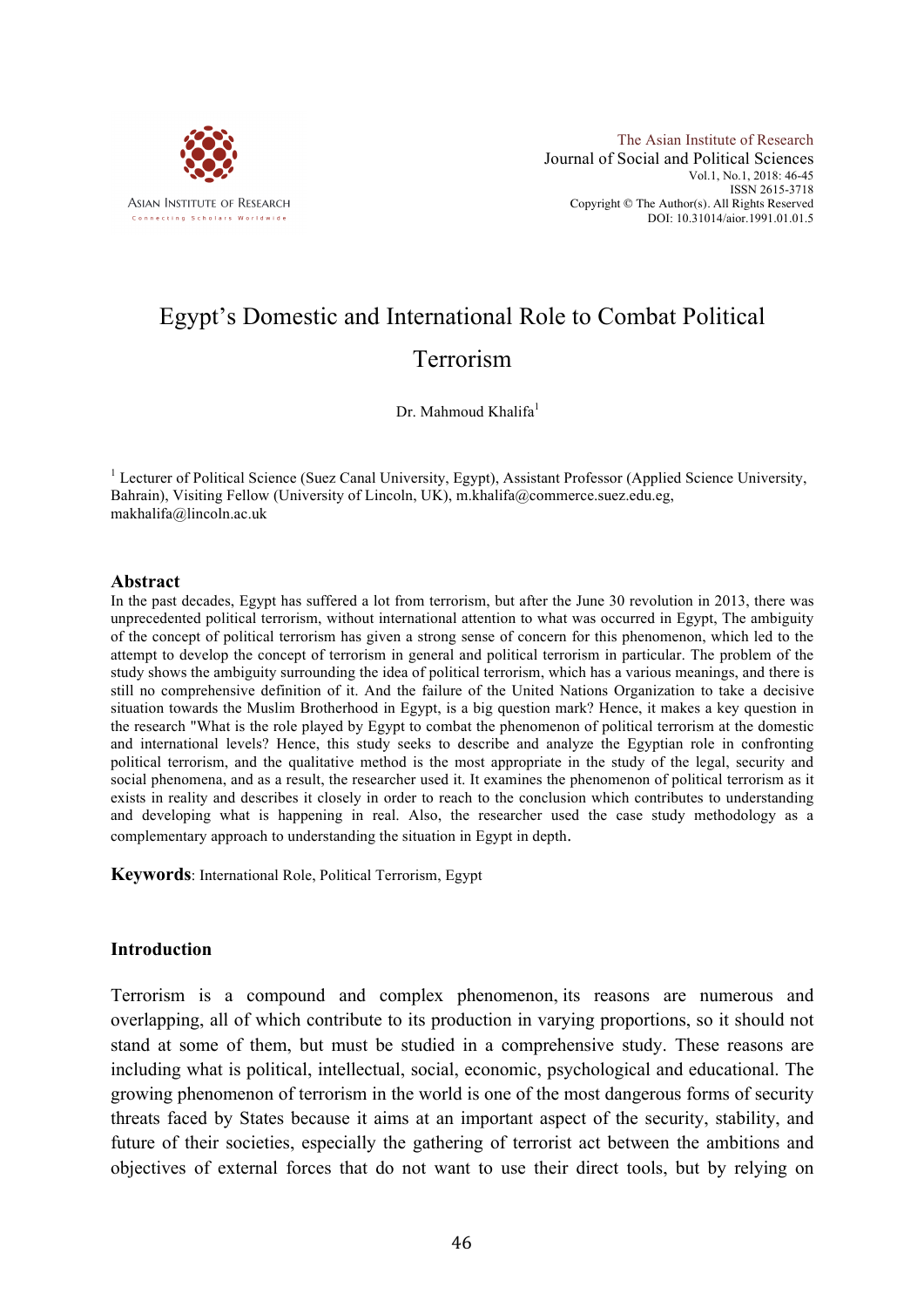engines to create crises within the target countries plus the exploitation of its borders or surrounding political conditions.

One of its categories may encourage behavior that is harmful to society, threatening his safety, including the use of violence to achieve political goals as well as class interests that may in part be reflected in the service of regional or international external actors.

So, the researcher will address the following six points:

- Definition of terrorism in literature and international laws,
- The Kind and meaning of political terrorism,
- Political terrorism in Egypt since the June 30 revolution,
- The Egyptian vision in combating terrorism,
- The decisive confrontations against terrorism, and
- Egypt's international situation on the phenomenon of political terrorism

# **1. The Concept of Terrorism in Literature Review**

The word terrorism in Arabic (Al El-Erhab) came from terrify (Yorhib), The Arab Linguistic Council recognized the word "terrorism" as a modern term in the Arabic language, based on a "Terrify" in the sense of fear and panic. Terrorists are a description of those who use violence to achieve their political goals. And also, terrorism means the attempt by groups and individuals to impose ideas, views or doctrines by force because they consider themselves right and the majority as well, no matter how misleading, and give themselves the status of guardianship under any reason. 1

In English Dictionary, the word terrorism meant fear and panic and derived from verb (terror), the use of the word terrorism in English indicates crimes associated with violence or threats or crimes against the state to create an atmosphere of instability or insecurity in a country, it is the use or threat of violence for political ends, including putting the public in fear.<sup>2</sup>

Alex P. Schmid, in his book "Political Terrorism", wrote about one hundred and nine definitions of terrorism collected them from authors in all branches of social sciences including the science of law, so it can be said that all researchers in the field of terrorism have a certain priorities and specific ideas that control their minds in determining the notation of terrorism.<sup>3</sup> Joel Lisker, chief counsel of the Senate Subcommittee on Security and Terrorism, mentioned that the terrorism is "a Violent criminal activity aimed at intimidation in order to achieve political objectives."<sup>4</sup>

Terrorism is one of coercion means in the international community; it has no goals universally agreed nor legally binding. It is defined by the Criminal Code as those violent

 <sup>1</sup> Ahmed Mokhtar, The Modern Arabic Language Dictionary, 1st edition, Alam Elkotb Publisher, Cairo, 2008,p949

<sup>&</sup>lt;sup>2</sup> Elizabeth A. Martin (Ed), Oxford Dictionary of Law, 5<sup>th</sup> edition, Oxford University Press, 2003, P495

<sup>3</sup> Schmid, Alex, & Jongman, Albert, Political Terrorism: A New Guide to Actors, Authors, Concepts, Data Bases, Theories, and Literature. Amsterdam, 1988, pp5-6

<sup>4</sup> Stuart Taylor, When is a terrorist not necessary a terrorist?, The New York Times, Dec 12, 1984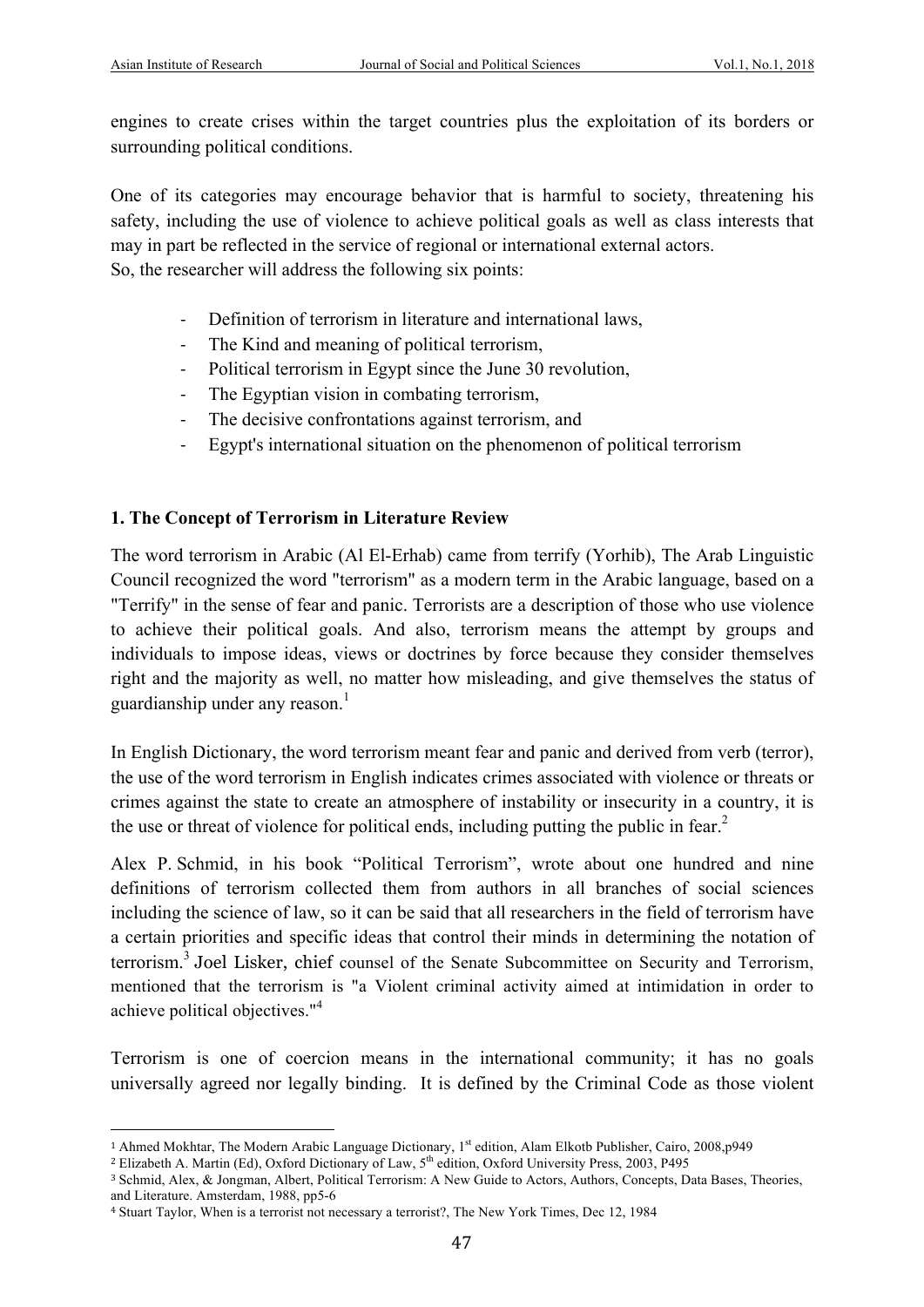acts aimed at creating an atmosphere of fear, directed against religious and political followers, or an ideological goal,<sup>5</sup>iIn which the intentional targeting or disregard of the safety of noncivilians. It is also illegal violence and war. Criminal acts against the State whose purpose or nature is to intimidate certain persons or groups of persons, or from the public people. Terrorist acts are characterized by intimidation associated with violence, such as bombings, destruction of public facilities, destruction of railways, poisoning of drinking water, spreading infectious diseases and mass killings.<sup>6</sup> Louise Richardson of Harvard University has said that "the definition of terrorism has become so widely used in many contexts as to become almost meaningless.<sup>7</sup>

# *1.1 The Definition of Terrorism in U.S. and Western Countries Laws*

American Laws define terrorist acts as criminal violence practiced with the intent to intimidate or overwhelm a civilian population, or influence the policy of a government by intimidation or coercion, or influence the behavior of a government by means of intentional murder or kidnapping of persons.

The American project to define terrorism stems from the limitation of international terrorism to the terror of individuals, excluding or condoning state terrorism.<sup>8</sup> Throughout its history, the United States has evaded any definition of State terrorism, it focuses on the terrorism of individuals and considers it any use of illegal force and harshness against individuals or property, and this action is imposed on the government or civilians for political and social purposes.<sup>9</sup>

# *1.2 Definition of the US Department of State*

Terrorism is the deliberate violence with politically motivated, which is committed against non-combatants, or agents of traitors, usually in order to influence the public, as noncombatants are civilians, along with the unarmed military, or at times when there is no state of war and hostility. $10$ 

# *1.3 Definition of the CIA*

In the 1980s, the CIA defined terrorism as the threat of violence, or use it to achieve political objectives by individuals or groups, whether they are working for or against government authority, these acts are aimed at shock and influence on a party that goes beyond the victims of direct terrorism. Terrorism has been practiced by a group seeking to overthrow certain regimes and treatment of certain injustice and weaken the international system as an end in  $itself$ <sup>11</sup>

<sup>5</sup> Mohamed Ben Makaram & Gamal Eldin Ben Manzour, Arab Talks, Dictionary Almoheet, Resala Institution. Beirut, 2nd edition, p118

 $<sup>6</sup>$  Ahmed Saved, Security Council: Chronic Failure and Possible Reform, Al Ahram for Translation Publishing, Cairo, 2010,</sup> p231

<sup>7</sup> Richardson, Louise. 'Terrorists as Transnational Actors." In The Future of Terrorism, (Max. Taylor and John Horgan: Editors), Portland: Frank Cass, 2000. Pp 209-219

<sup>8</sup> USA Patriot Act of 2001.

<sup>9</sup> Ibid

<sup>&</sup>lt;sup>10</sup> Title 22, Chapter 38 of the United States Code  $11$  National Strategy for Combating Terrorism on www.cia.gov/news-information/cia-the-war-on-

terrorism/Counter\_Terrorism\_Strategy.pdf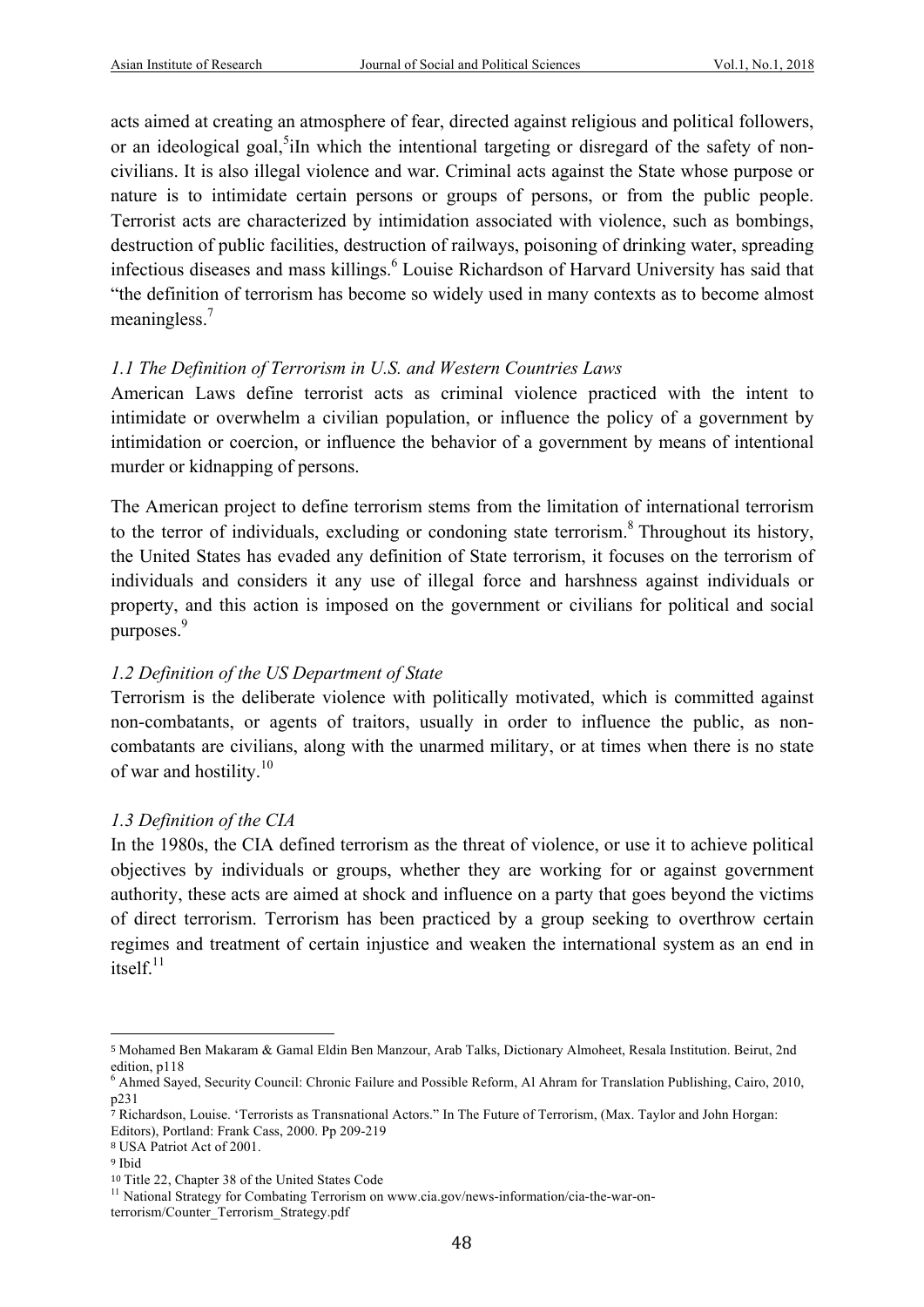#### *1.4 Definition of French law on terrorism*

Whereas the French legislature has addressed this issue within the provisions of the Penal Code, and select certain criminal acts subjected to more stringent rules as terrorist offenses if they linked to an individual or group in criminal acts, with the aim of seriously disrupting public order through intimidation.<sup>12</sup> The French legislator defined terrorism as, "Violation of the law by an individual, or organization with a view to causing serious disturbance in public order by threatening with intimidation."<sup>13</sup>

#### *1.5 UK Definition of terrorism:*

In Act 1974 (UK), it provided that: "terrorism" means the use of violence for political ends, and includes any use of violence for the purpose of putting the public or any section of the public in fear'. Thus, terrorism is the use of violence to achieve political objectives, including violence, the use of force to put the public in fear and panic.<sup>14</sup>

The Act 2000 defines terrorism as "a designed seriously to interfere with or seriously to disrupt an electronic system." In 2001, the UK government drew up new plans and laws to deal with terrorists and terrorist acts, anyone who leaves or enters the UK will undergo an accurate electronic examination, and a new border police forces in uniform will monitor new arrivals across all border crossings, and the external security departments will also share information concerning all those leaving the country.<sup>15</sup>

#### *1.5 Terrorism in International Law*

The large numbers of the scholars of international law have been avoiding a specific and explicit definition of terrorism and confirmed that the search for a definition of this phenomenon is a waste of time and effort, researchers should focus on effective and active action to combat it, this what confirmed by United Nation in December,  $29$ ,  $1986^{16}$ . When the General Assembly condemned all forms of terrorism and ignored its definition, and it has been agreed on a very briefly definition which was done by the Protocols Additional to the Geneva Conventions of 1949,  $1977<sup>17</sup>$  as well as the Eighth Congress on the "Prevention of Crime" and the "Treatment of Prisoners" which held in Havana in  $1990<sup>18</sup>$  and the Ninth United Nations Conference which held in Cairo in 1995, which discussed strategies to prevent violent crime and the action against transnational and organized crime.<sup>19</sup>

From all the previous definitions, many scholars have a view in the definition of terrorism, some of them focused on *the psychological impact of terrorist violence***,** and mentioned that the definitions had been focused on the psychological impact of the terrorist act, intentionally intended to spread fear or terror, where the nature of the terrorist act leads to the effect that is

<sup>&</sup>lt;sup>12</sup> Law No. 86/102 of 1986<br><sup>13</sup> The new French anti-terrorism law Nov. 2014

<sup>14</sup> Cliver waLker, the prevention of terrorism in British Law, second edition, Manchester, University Press, U.K, 1992, P.P. 9-10.<br><sup>15</sup>The Antiterrorism, Crime and Security Act 2001

<sup>&</sup>lt;sup>16</sup> Nicholas Rostow, Before and After: The Changed UN Response to Terrorism since September 11<sup>th</sup>, Cornell International Law Journal, Vol.35. 2002. P475<br><sup>17</sup> Saul, Ben. Defining Terrorism in International Law, Oxford University Press, 2010.pp 21-22

<sup>&</sup>lt;sup>18</sup> A/CONF.144/28/Rev.1 on https://digitallibrary.un.org/record/1296532/files/a-conf-144-28-rev-1-e.pdf<br><sup>19</sup> United Nations Congress on Crime Prevention and Criminal Justice 1955-2010, 55 years of Achievement, p6, on

http://www.un.org/ar/conf/crimecongress2010/pdf/55years\_ebook.pdf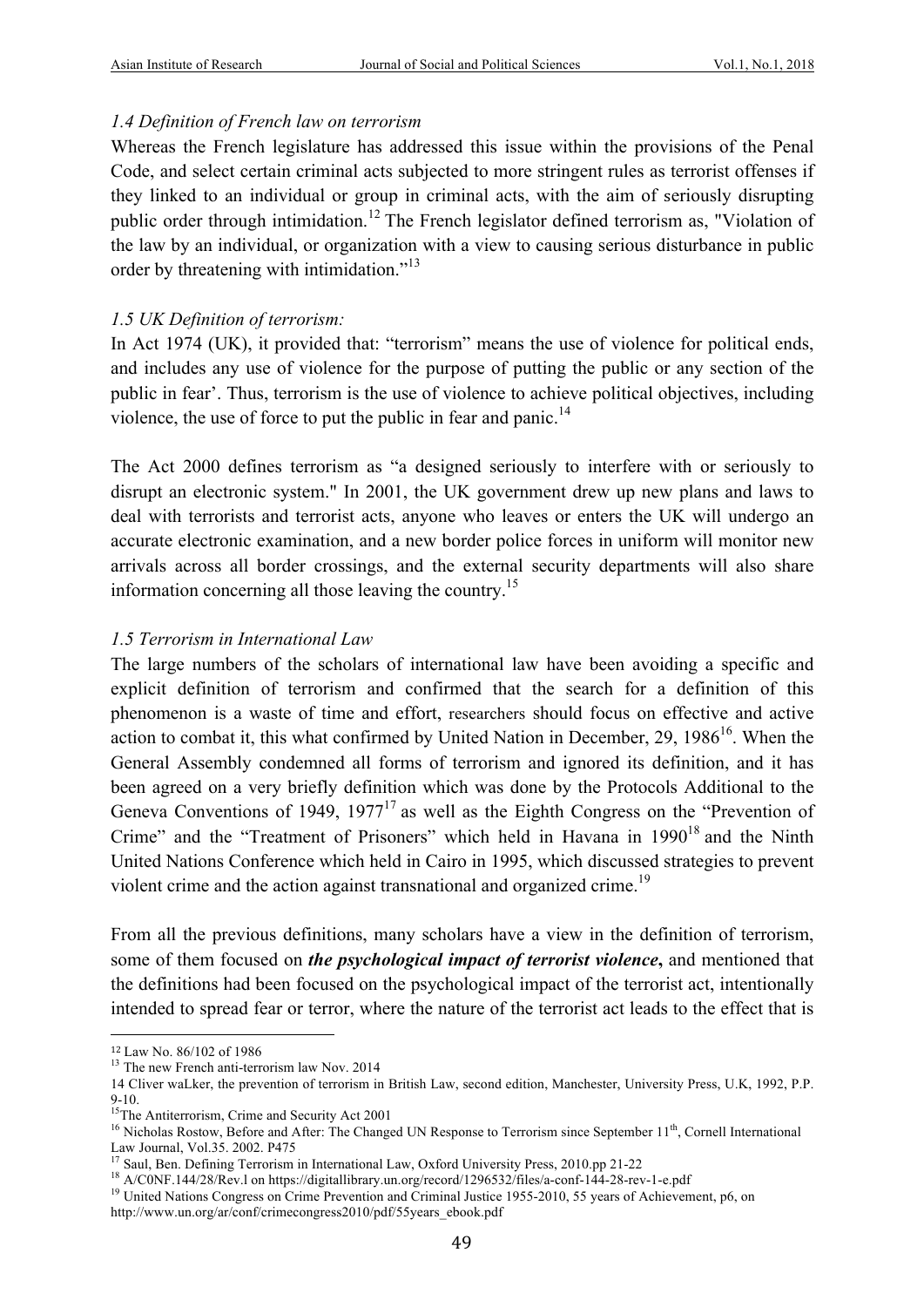required. But there are two different trends were discerned within this impact, the first trend was the requirement of availability for fear or terror. The terrorism is the use or threat of violence in order to create a climate of fear and panic to spread terror, and thus cause some political or social change.<sup>20</sup>

The second trend, it does not require the existence of an intention to spread fear or terror, on the other hand, some believe that the fear, is one of the components of terrorism, it is not a distinguishing feature of it, and is not necessarily the primary intent of most terrorists.<sup>21</sup> It is a consequence of violence, which is the means or tool that away a specific response that achieves what terrorists want, and that terrorism is merely violence that produces terror or fear, and at the same time, the war and others of human atrocities will enter within the definition of terrorism.<sup>22</sup>

While another sees that the requirement of fear or terror as the object of a terrorist act leads to the exclusion of acts of genocide, and acts that aim to support the perpetrator regardless of implications of the latter act, therefore, terrorism is devoid of fear, where terrorism is seen as a use of violence or force, or threats against innocent persons, civilians or non-combatants, in order to achieve political objectives. <sup>23</sup> Others scholars have been focused on *the use of terrorist violence***,** they clarified that the definitions of this component varied widely, and two different trends were observed in this regard, the first trend was the necessity of violence use. Terrorism is the use or threat of violence against individuals endangers innocent or human lives, or threaten the fundamental freedoms of individuals for political purposes with a view to influencing on the attitude, or the behavior of a target group regardless of direct victims, It is also a violent way of political opposition, consisting of violence and threats.<sup>24</sup>

The second trend has clarified that there is no need to use violence, many scholars see it, no need to use violence in terrorism, but the need for criminal content which causes fear and panic in society, such as burying nuclear waste, killing others with their radiation, poisoning of drinking water, the use of toxic gases, contaminating food with toxic chemicals, lethal bacteria, as well as the disruption of communications using electronic means, flooding the country with counterfeit currencies that harm the national economy, or sending mailings carrying epidemiological microbes.<sup>25</sup>

And the last group of scholars has written about *the perpetrator of the terrorist act***.** The definitions are determined who could use terrorism. However, there has been a clear divergence in this definition. Two different trends were observed in this regard, the first trend was mentioned that the terrorism is used only by non-state actors, a number of scholars

<sup>20</sup> Brian M. Jenkins, International Terrorism, The other world war, in Charles W. Kagley, Jr (ed), The New Global Terrorism: characteristics, causes, and controls, Prentice Hall, 2003, P. 16.

<sup>21</sup> Thomas J, Badey, Defining International Terrorism, A Pragmatic Approach, Terrorism and Political Violence Journal, Spring 1988 vol.10, No. 1, P.97

<sup>&</sup>lt;sup>22</sup>Jenny Teichman, How to define Terrorism, Philosophy, The Journal of the Royal Institute of philosophy, Cambridge University Press, 1989, Vol. 64, No. 250, P 511.

<sup>&</sup>lt;sup>23</sup>Tomis Kapitan, The Rhetoric of Terrorism and its Consequence, Journal of Political and Military Sociology, summer 2002, p.1.

<sup>&</sup>lt;sup>24</sup> Noemi Galor, international cooperation to suppress terrorism, London, croom Helm, 1985, p. 2.

<sup>25</sup> Kent Roach, Global Anti-terrorism law and policy, Cambridge University Press, 2005, p. 9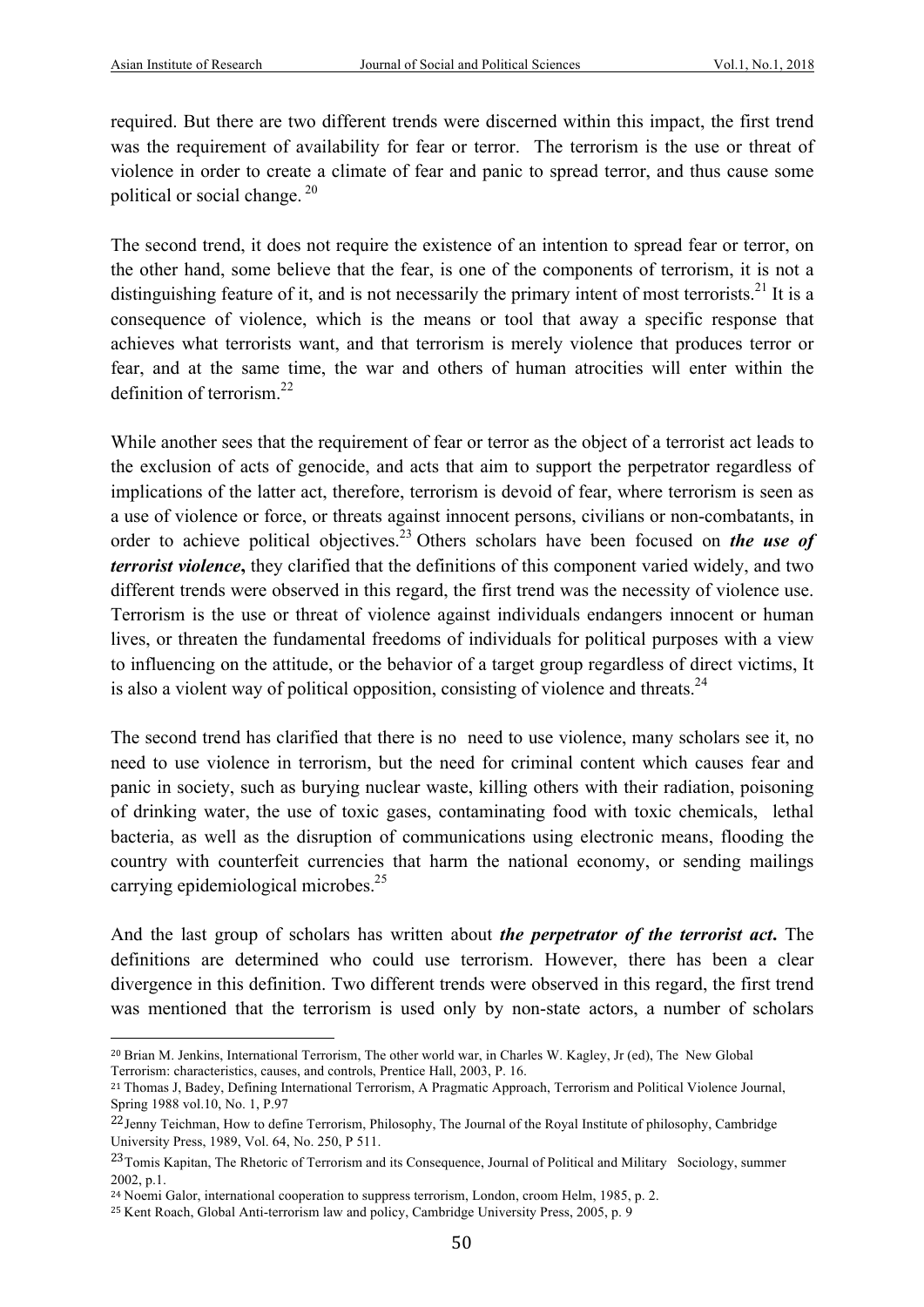focused on their definition of terrorism in using by non-state actors only, some have defined it as the use or threat of violence without the State with the aim of spreading panic in society in order to weaken or overcome the authorities, and political change.<sup>26</sup> Another has defined it as the sudden use of indiscriminate violence or threats from non-state actors against innocent people for political ends.<sup>27</sup>

The second trend, terrorism is used by individuals, groups, and States alike, If the prevailing trend in the definitions of terrorism focuses on that perpetrated by an actor other than the State, and recognizing the seriousness of acts of terrorism, whoever perpetrates them, some scholars have argued that this focus should not distract attention from state terrorism, or makes us believe on other than the reality of the modern international order that terrorism is concerned only with the will or entities without the State only.<sup>28</sup>

# **2. The types of Political Science**

 

The most important classifications of terrorism and the types of political terrorism as follows: There are three categories of terrorism, the first is *"Criminal Terrorism*" where the organized crime and terrorist crime common in many characteristics and features that can be summarized as follows:<sup>29</sup>

- Both organized crime and terrorism are relying on clandestine organizations;
- Relationships between groups involved in political violence and those involved in the criminal business;
- There is a kind of awe and secrecy about the criminal operations that they are conducting in the light of a set of internal principles and strict rules for each of the members or who dealt with;
- The organizational structures of organized crime and terrorism are similar in their crossborder nature, their illicit means, and money-laundering; and
- The unity of threats posed by organized crime and terrorism to national and international security and stability and the values of democracy.

Second, *Pathological Terrorism* which well known as one of the worst types. It is committed by one individual rather than a group, and has no reasoning behind it, to understand this form of terrorism, it's necessary to define 'pathological' which can be a number of things, it can refer to physical or mental illness, and it can also refer to being compulsive and obsessive. This form of terrorism has no meaning or beliefs; this is pure because the terrorist themselves wanted to do it for their own personal gain and or entertainment. This form of terrorism is usually linked to mental illness. A classic example of this form of terrorism takes place with school shootings,<sup>30</sup>As well as involves a mass shooting involving a fire arm on a school. Third, *Political Terrorism* which well known as a form that is more dangerous than the forms

<sup>26</sup> Walter Liqueur, No End to War, Terrorism in the Twenty-First Century, NY, continuum, 2003, p. 13.

<sup>&</sup>lt;sup>27</sup> Audrey Kurth Coronin & James M. Ludes, Attacking Terrorism, Georgetown University press, 2004, p. 4.

<sup>28</sup> Paul Wilkinson, Why Modern Terrorism? Differentiating Types and Distinguishing Ideological Motivations, in Kegley, Ir (Ed) The New Global Terrorism, Characteristics, Causes and Control, Prentice Hall, 2003, p.108

<sup>&</sup>lt;sup>29</sup> Phil Williams, Organized Crime, and Terrorism, Latin American and Caribbean Center, Working Paper Series, School of International and Public Affairs, Florida International University, p4

<sup>30</sup> Nafiu Ahmed, Terrorism Security and the Threat of Counterterrorism, American Journal of Social Studies, Vol.1, No.1, p69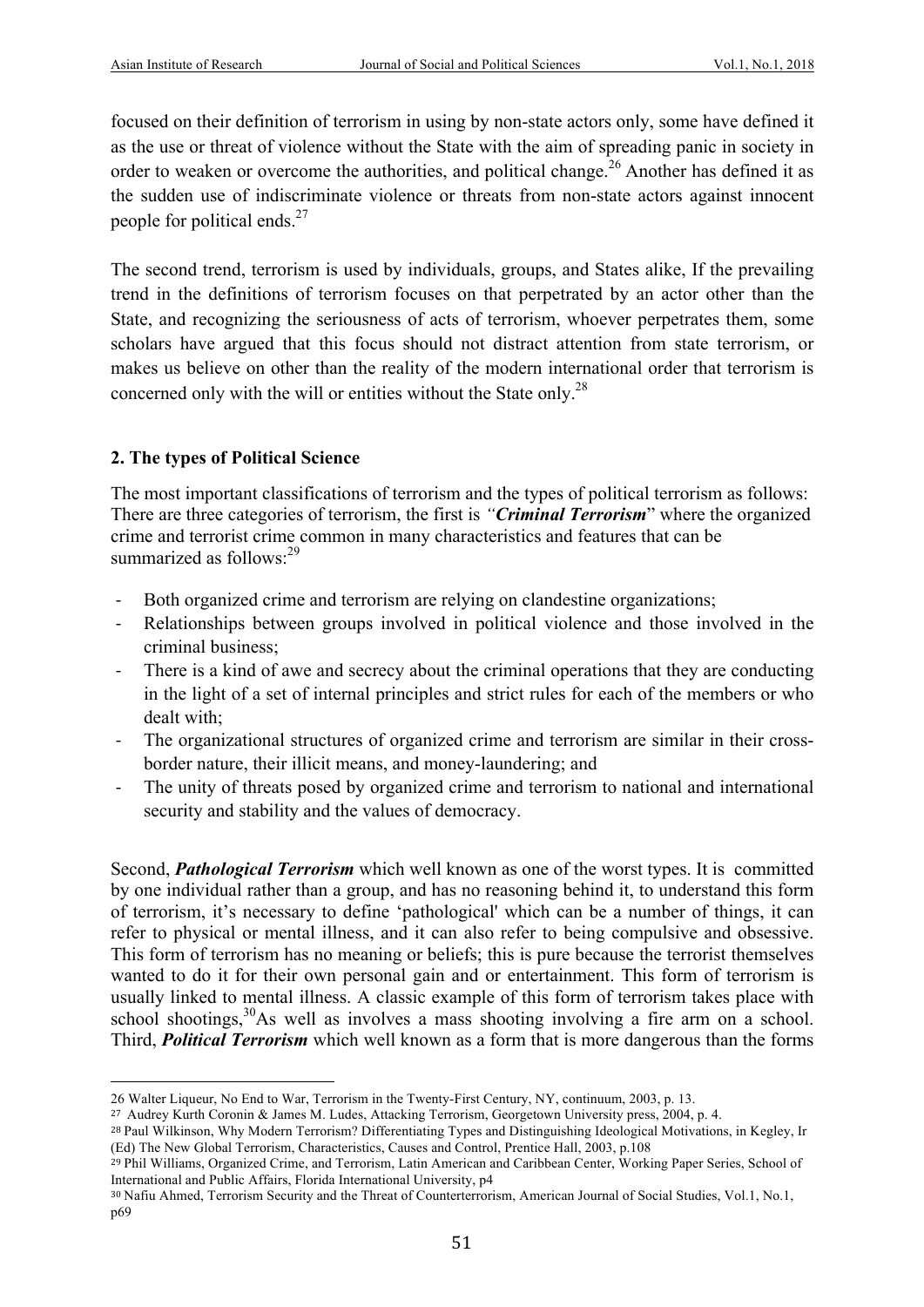mentioned above. There is a clear link between terrorism and political violence, one of the difficulties facing this situation is the overlap of both the concepts of terrorism and political violence, and their acquisition of the same meaning, so that terrorism becomes political violence, and it may be identical in purpose and goal, it may differ in content and values, so terrorism becomes a criminal and delinquent act contrary to the values and customs of societies.<sup>31</sup> It embodies inhuman and barbaric practices, while political violence remains legitimate and acceptable to society, yet it remains counterproductive. Terrorism as an act depends on violence as a means to achieve its goals and aspirations, violence is similar and synonymous with terrorism, and legitimate violence may turn into terrorist acts of a barbaric nature.<sup>32</sup> So, the political terrorism is "the violent criminal behavior designed primarily to generate fear in the community, or a substantial segment of it, for political purposes."<sup>33</sup>

There are forms that fall under political terrorism, which can be highlighted as follows:<sup>34</sup>

*2.1 Sub-State terrorism*. It is as an epidemic infection, also affects individuals and groups that close in their face the normal political opposition, the resistance of the oppressive state and the establishment of the values of democracy and the transfer of power, and what affects the individual and the group of intimidation and torture turns into a desire to revenge and restore dignity waiting for the opportunity to overcome the natural way that deprived him. However, the most serious aspect of this epidemic is its transmission to social behavior, individual relations and the pattern of crime, all characterized by aggression and violence.

State terrorism stems from the feeling of excessive power, the possession of its tools and a false sense of the legitimacy of its actions, especially in the eternal dictatorships.The individual does not have such luxury; he is not safe for his life and the fate of his family. This is a new concept in power relations based on the domination of the state, not the free choice of the individual and the people, and thus increases the lust for violence in the state and the lust for revenge in the individual in agitating the basic pillars of society.

*2.2 Ideological terrorism*, however, the violence that is based on a particular ideological base, principles, and concepts is the most serious violence that threatens modern societies, which is precisely the description of terrorism, because in this case, it is no longer a sadistic or ordinary crime but it has become an ideology based on the principle of terrorism and the use of violence to gain political, social, religious or even intellectual and cultural gains, especially if it knows that these groups aim to establish a model of state, law, and social values, as it occurred in Afghanistan under Taliban rule.<sup>35</sup>

*2.3 Ethno-nationalist terrorism,* are "regionally concentrated peoples with a history of organized political autonomy with their own state, traditional ruler, or regional government, who have supported political movements for autonomy at some time since  $1945$ ". <sup>36</sup> Nationalist terrorism is a type of terrorism motivated by nationalism. Nationalist terrorists aim to form self-determination in some form, which may range from acquiring a high percentage of autonomy to create a totally independent, sovereign state (separatism).

<sup>31</sup> Nehemia Fiedland, Political Terrorism: A social Psychological Perspective in Wolfgang Stroebe & et al. (Ed), The Social Psychology intergroup conflict: Theory, Research and Application, Springer, 1988, pp103-114

<sup>32</sup> Frank T. De Angelis, Terrorism as a Political Philosophy A comprehensive Analysis with a Unique and Controversial perspective, Writer Club Press, NY, 2002, p15

<sup>33</sup> N.C Asthana, Anjali Nirmal, Urban Terrorism: Myths and Realities, Pointer Publisher, 2009, p7

<sup>34</sup> Jerrold M. Post, The Socio-Cultural Underpinnings of Terrorist Psychology, in Tore Bjoro (Ed), Root Causes of Terrorism, Myths, Reality, and Ways Forward, Routledge, UK, P.54

<sup>35</sup> Michael Burleigh, Blood and Rage: A Cultural History of Terrorism, Harper Collins NY, 2009, p111

<sup>36</sup> Ole J. Forsberg, Ethnonational Terrorism: An Empirical Theory of Indicators at the State Level 1985-2000, paperwork in WISC Conference, Turkey, August, 2005, p6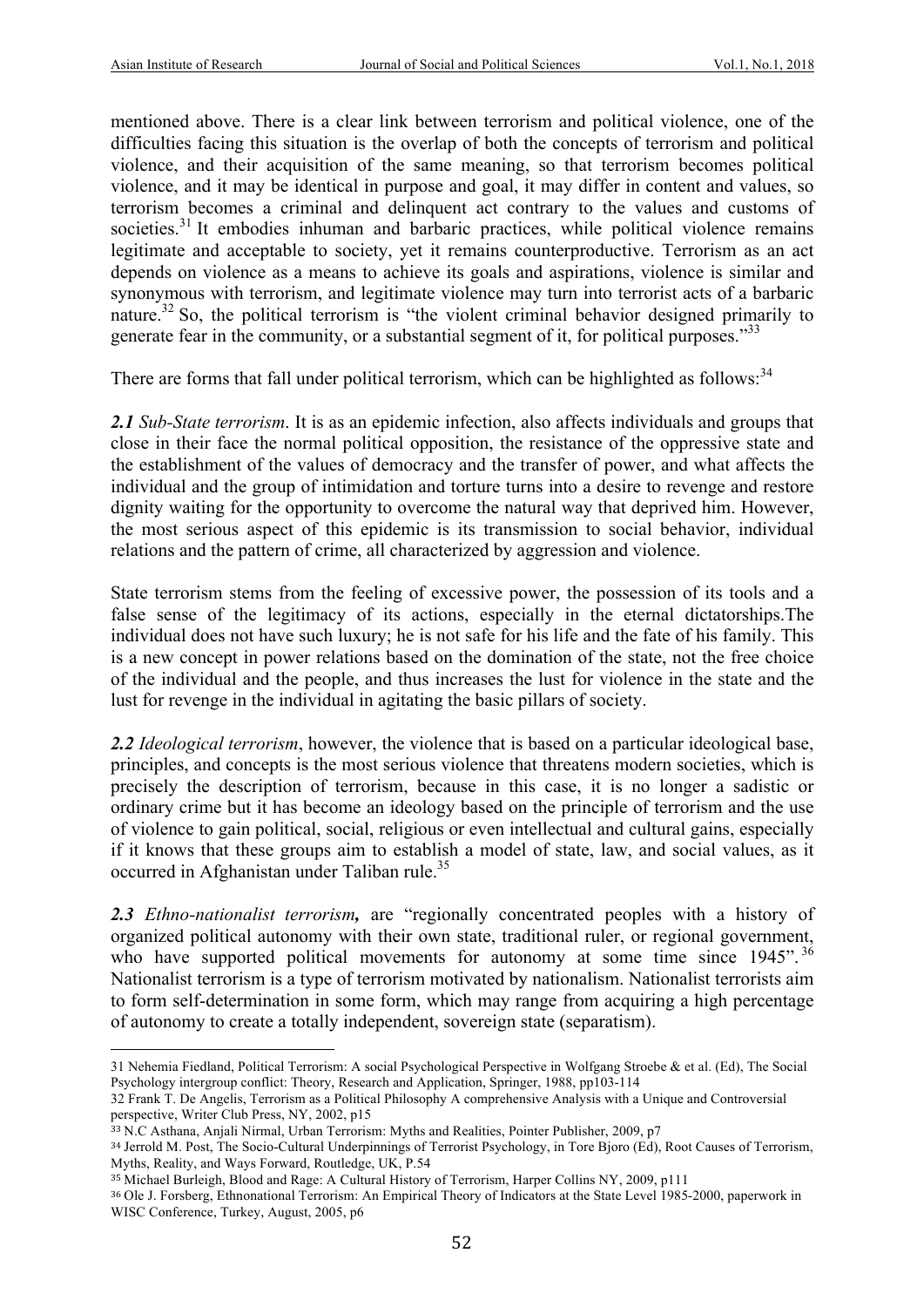Jalata clarified, that by depending on the grievances of collective memory to regain economic, political and cultural rights and or by rejecting subordination and cultural assimilation."<sup>37</sup> Nationalist terrorists usually oppose what they consider to be occupying, imperial, or otherwise illegitimate powers. Nationalist terrorism is linked to a national, ethnic, religious, or other identifying group, and the feeling among members of that group that they are oppressed or denied rights, especially rights accorded to others.<sup>38</sup>

*2.4 Religious - political terrorism*, however, has caused great acts to occur, and it has acted as a social control mechanism for millions of people. Religion has been a motivating factor for both good and evil.<sup>39</sup> Hoffman Bruce mentioned that the Religious terrorism is "terrorism carried out based on motivations and goals that have a predominantly religious character or influence." 40

*2.5 Single-issue terrorism***,** it also called Special interest terrorism and differed from traditional right-wing terrorism, and left-wing terrorism in that extremist special interest groups seek to resolve specific issues, rather than a wide-ranging political change.41 Specialinterest extremists continue to carry out politically motivated violence to force the sectors of society, including the public, to change positions on issues that are important to their issues. These groups are extreme parties to animal rights, pro-life, environmental, anti-nuclear and other movements. Some extremists with special interests - particularly in the field of animal rights and environmental movements - have increasingly turned towards sabotage and terrorist activity in attempts to promote their issues.42

*2.6 State-supported terrorism***,** is government support of violent non-state actors engaged in terrorism. Because of the pejorative nature of the word, the identification of particular examples is usually subject to political dispute and different definitions of terrorism".<sup>43</sup>

*2.7Regime or state Terrorism***,** N. Chomsky describes state terrorism as "terrorism exercised by states (or governments) and their institutions and agents."<sub>44</sub> The main difference between state terrorism and other types of state violence is that state terrorism involves the illegal targeting of individuals that the state has a duty to protect with the intention of creating extreme fear among an audience beyond the direct victim of the violence<sup>45</sup>.

*2.8 International/ Global terrorism*, it carried out by one or more States. It is either unilateral international terrorism perpetrated by one State, bilateral terrorism perpetrated by two States or collective terrorism committed by a group of States or by one State, but with the support of States or a coalition of other States, and this type of terrorism is coming from the

<sup>37</sup> Asafa Jalata, "Ethno-nationalism and the global 'modernising' project," Nations and Nationalism Vol.17, No.3, 2001, p 389.

<sup>38</sup> Randall D. Law, Terrorism: A History, Polity Press, UK, 2009, pp 178-179.

<sup>39</sup> Peter Tarlow, The International of Religion and Terrorism, International Journal of Safety and Security in Tourism and Hospitality, University of Palirmo, Italy, 2017, p3-4

<sup>40</sup> Hoffman, Bruce "The Confluence of International and Domestic Trends in Terrorism." Terrorism and Political Violence, Vol. 9, No.2, 1997, pp 1–15

<sup>41</sup> Dingley, James; Kirk-Smith, Michael "Symbolism, and Sacrifice in Terrorism." Small Wars & Insurgencies. Vol. 13,

No.1, pp102–28.<br><sup>42</sup> Raphaeli, Nimrod, "Financing of Terrorism: Sources, Methods and Channels," Terrorism and Political Violence Journal, Vol 15, No.4, 2003, pp59–82.

<sup>&</sup>lt;sup>43</sup> Maogoto Jackson Nyamuya, Battling Terrorism: Legal Perspectives on the Use of Force and the War on Terror, Ashgate Publishing, 2005, p. 59

<sup>44</sup> N.Chomsky "What Anthropologists Should Know about the Concept of Terrorism'." Anthropology Today, Vol. 18, No. 2, 2002, pp. 22-23

<sup>45</sup> Blakeley, Ruth, State Violence as state terrorism, in "Breen –Smyth, Marie (Ed), The Ashgate Research Companion to Political Violence, Ashgate Publishing, 2012, PP 63-78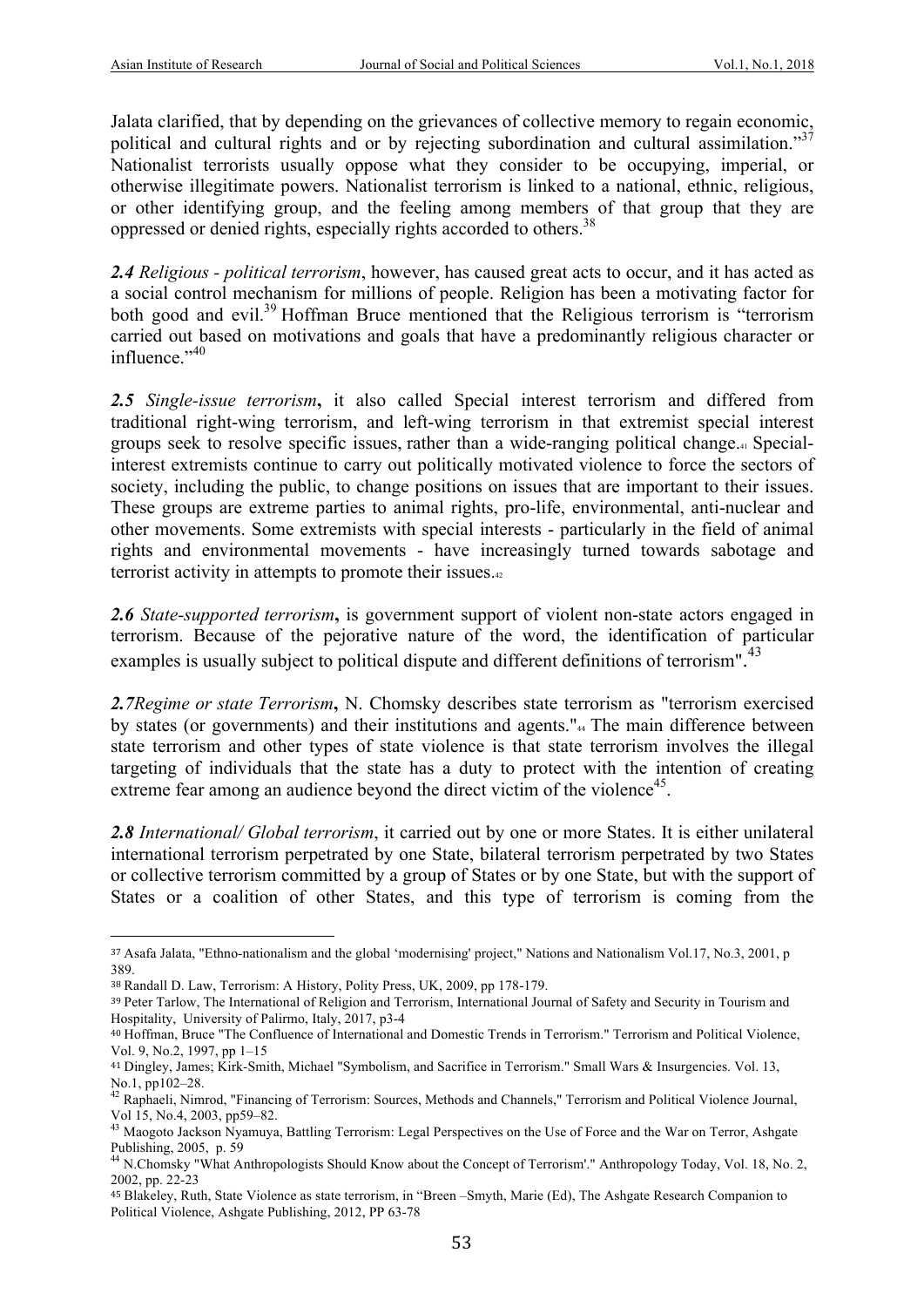globalization, and many scholars are mentioned that there is a link between globalization and terrorism in a causal fashion.<sup>46</sup>

#### **3. Political terrorism in Egypt since the June 30 revolution**

Terrorism in Egypt is a term that refers to a number of attacks, most of which were perpetrated by extremist groups" inside Egyptian territory, they targeted senior politicians, symbols of power, and Egyptian security forces throughout the 1980s. These attacks targeted government offices and Egyptian police headquarters, they also targeted tourists in Egypt in the early 1990s, but after successive security strikes by Egyptian security which included arresting most of their members and the beating of their bases.

The strength of these terrorist groups increased again after the June 30, 2013 revolution, where an armed attack on the evening of 24 October 2014 targeted the security point of the Armed Forces in the area of "Karam al- Qawadis" in Northern Sinai, hi has been died dozens of lives and injures in the Egyptian Armed Forces.<sup>48</sup> After the incident, Abdul Fattah al-Sisi initiated an urgent meeting of the National Defense Council, in which it directed towards the implementation of a rapid plan aimed at stopping the terrorist operations in Sinai, preventing its expansion in Egypt and restoring security and stability.

On January 29, 2015, an armed group has been targeted the " $101<sup>st</sup>$  Battalion" by using mortars shells on Armed Forces Hotel and Police Rest, killing 30 people, 56 injured, and this attack was adopted by ISIS<sup>49</sup>. This year witnessed the largest number of terrorist attacks, according to records, the number of terrorist attacks in the years 2014, 2015 and 2016 reached to 1165 attacks, in 2014 has reached to 349 attacks, in 2015 to 617 attacks, and 2016 to 199 attacks which in 2015 the largest proportion of them<sup>50</sup>, and in 2017 reached to 45 attacks as the figure No. 1 showed below.



Figure No. 1 shows the number of Attacks since 2014 to 2017

<sup>46</sup> Albert J. Bergesen & Omar Lizardo, International Terrorism and the World System, Sociology Theory Journal, Vol.22, No.1, 2004, p43

<sup>47</sup> Mohamed El Sayed Selim, The Evolution of International Politics in the Nineteenth and Twentieth Centuries, Dar Al Fajr Publishing and Distribution, Cairo, 2006, p. 702

<sup>48</sup> Yousry Mohamed, " Attacks in Egypt's Sinai kill 33 Security Personnel", Reuters, 24 October 2014, on https://www.reuters.com/article

<sup>49</sup> Lizzie Dearden, Egypt attacks: Isis – Affiliated group kills 26 people in bomb and rocket strike in the Sinai Peninsula, on http://www.independent.co.uk

<sup>50</sup> Ahmed Kamel Albehery, Terrorism attacks Numbers in Egypt during the end of 2016 on http://www.acpss.ahram.org.eg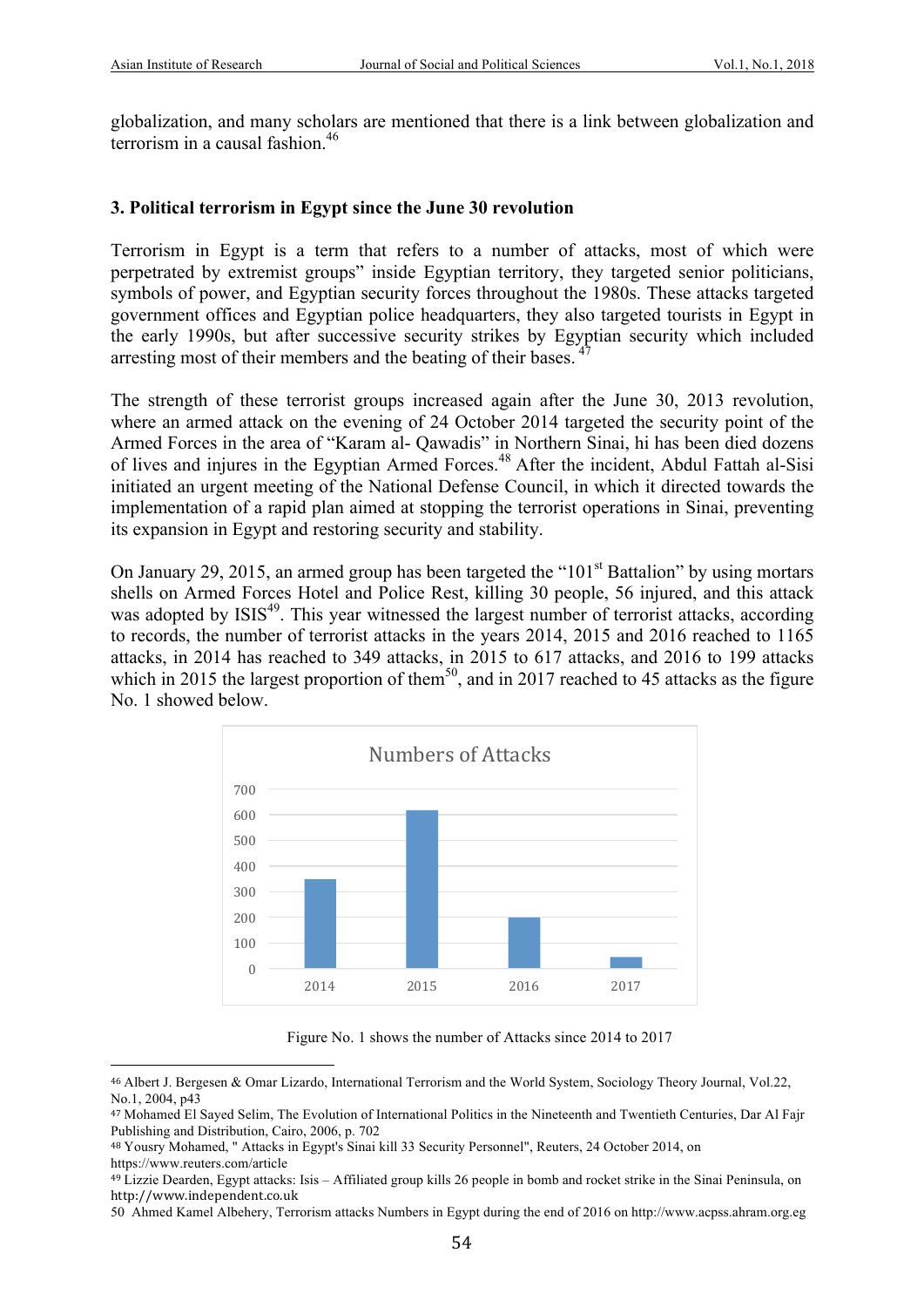In the context of attempts to monitor and analyze terrorist operations in Egypt, it can be noted that the year 2017 saw a significant decline in the number of terrorist attacks, reaching less than 50% of the number of attacks in 2016.<sup>51</sup>

However, the year 2017 also witnessed terrorist incidents, the most violent in the history of modern Egypt at all, most notably the attack on the "Masjid Alrouda", which occurred on the twenty-seventh of November 2017 (killed 311 people), which is the worst terrorist incident in Egypt, surpassing the terrorist bombing of the Russian plane No. 9268, which crashed after leaving Sharm El-Sheikh International Airport on 31 October 2015, killing 224 people on board. At the international level, the Masjid Alrouda incident is the second largest terrorist attack in the world in 2017 while Al-Shabaab suicide bombing in October 2017 in Mogadishu, Somalia, which killed more than 358 people is the first.<sup>52</sup>



Figure No. 2 shows the number of Attacks and Martyrs since 2015 to 2017

It is also noted that the number of martyrs and the innocent killed in 2015 is the most where the number reached 1124 and declined in 2016 to 674 killed, and then dropped to 539 killed in 2017. 53

### **4. The Egyptian vision in combating terrorism**

The Egyptian vision in this field is based on the following elements<sup>54</sup>:

- Egypt believes the war against terrorism is a war led by defending itself first and protecting Arab national security secondly, and on behalf of the world thirdly.
- Egypt does not differentiate between a terrorist group and the other and see all the armed organizations that are outlawed must be confronted.
- Egypt supports each action contributes to undermining terrorism, these contributions are numerous, and the most recent was revealed by the director of the Russian security

<sup>51</sup> The State Information Service, on http://www.sis.gov.eg <sup>52</sup> https://timep.org/commentary/special-report-attack-at-rawda-mosque

<sup>53</sup> The researcher depends on the number of sources such as

Asmaa Khalifa, 2017 numbers: In Egypt where you go, there's terrorism on 25 December 2017 on

https://www.ida2at.com/terrorism-egypt-2017/ Idaat is an Arabic site that provides analytical service for contemporary issues and events and knowledge readings of related ideas.

Ahmed Kamel Albeheri, the killed people from terrorism group in Egypt on 22 February 2017 on https://www.acpss.ahram.org.eg

<sup>54</sup> Egypt and counter-terrorism, on Ministry Of Foreign Affairs https://www.mfa.gov.eg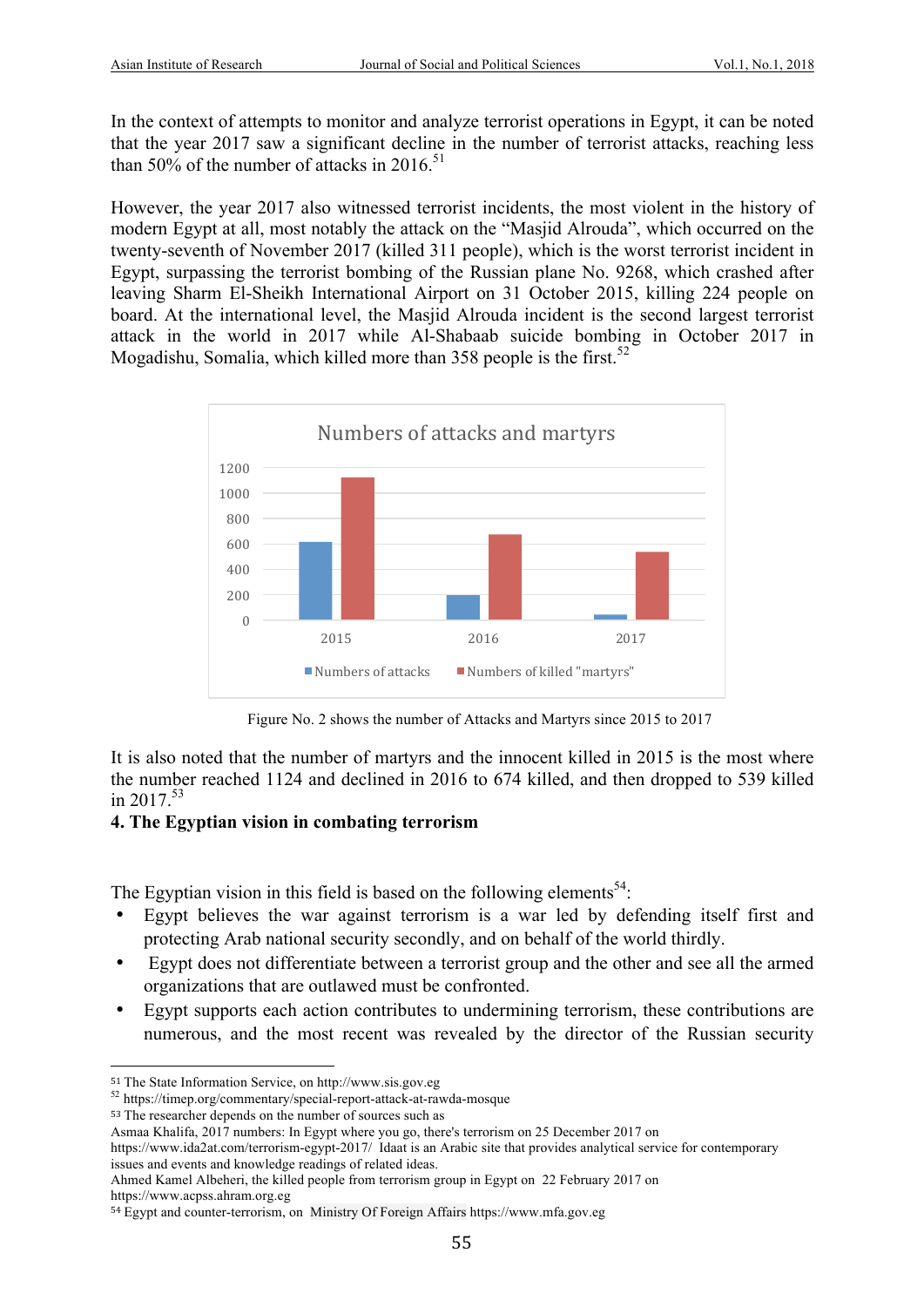services Alexander Portnikov, for the suppression of a group of terrorist operations inside Russia with the help of foreign partners, headed by Egyptian intelligence.

- Egypt believes that the military war is the most prominent and most important option in confronting terrorist organizations, with strengthening intellectual confrontation to prevent new terrorists joining these groups.
- Egypt has always emphasis that terrorist groups do not work in isolation, no matter how geographically diverged, where they are ideologically linked, and share in funding, military coordination and information.
- Terrorism cannot be eliminated, but it must a confront in all the terrorist spots in the Middle East by all countries, to prevent the infiltration of terrorists from one country to another like what happened after the restrictions on ISIS in Iraq which make them went to Libya and Syria.
- The Egyptian vision is based on the renewal of religious discourse which is the most important way in an intellectual confrontation where it will stop the bleeding of young people who joined the terrorist organizations and reduced the number of eligible to join them under what is called a "terrorist project."
- The Egyptian vision of the intellectual confrontation of terrorism depends on Al-Azhar as the most important religious institution in the Islamic world. Al-Azhar is expected to play an active role in rejecting all that distorts religion which is exploited by terrorists.
- It is also expected that the media, which can play an excellent role intellectually in correcting concepts and ideas that can contribute to the destruction of communities.
- Egypt sees poverty, declining development rates, and rising unemployment, as one of the most important reasons for creating an environment for attracting the hundreds of terrorists who fall prey to those who exploit their social conditions.
- Egypt has affirmed that it is one of the most important steps in combating terrorism is the establishment of a national state, which is collapsed in a number of countries, due to their environments which has become an incubator for terrorist organizations particularly after their disintegration and the destabilization of their institutions.

### **4.1** *The Muslim Brotherhood is a terrorist group*

The Court of urgent matters has been sentenced that considering the Muslim Brotherhood as a terrorist organization. The Court paved the way for its ruling by noting that the word "terrorism" in terms of language, The court said," It is fright and panic, horror and grief, words are close to indicating fear," and in the Holy Quran word "terrifying" is found to indicate severe fear. The concept of terrorism in Islam is divided into two parts, firstly, a section is denounced, and it is forbidden to do and practice it, it is one of a major sin, the perpetrator deserves a punishment, It is at the level of states, groups and individuals, which about the assault on the safe, second, legitimate terrorism, which is God has decreed us and ordered us, a preparation of strength and preparedness to resist the enemies of God.

As the plaintiff presented the request to consider the Brotherhood as a terrorist organization, it based his claim on the availability of the requirement of urgency, and the Brotherhood's practice a number of crimes against the Egyptian people, which is a major sin and deserves a punishment, they are intimidating people in roads inside and outside the cities. The history of the Brotherhood's work dates back to the love of control, the abandonment of people, and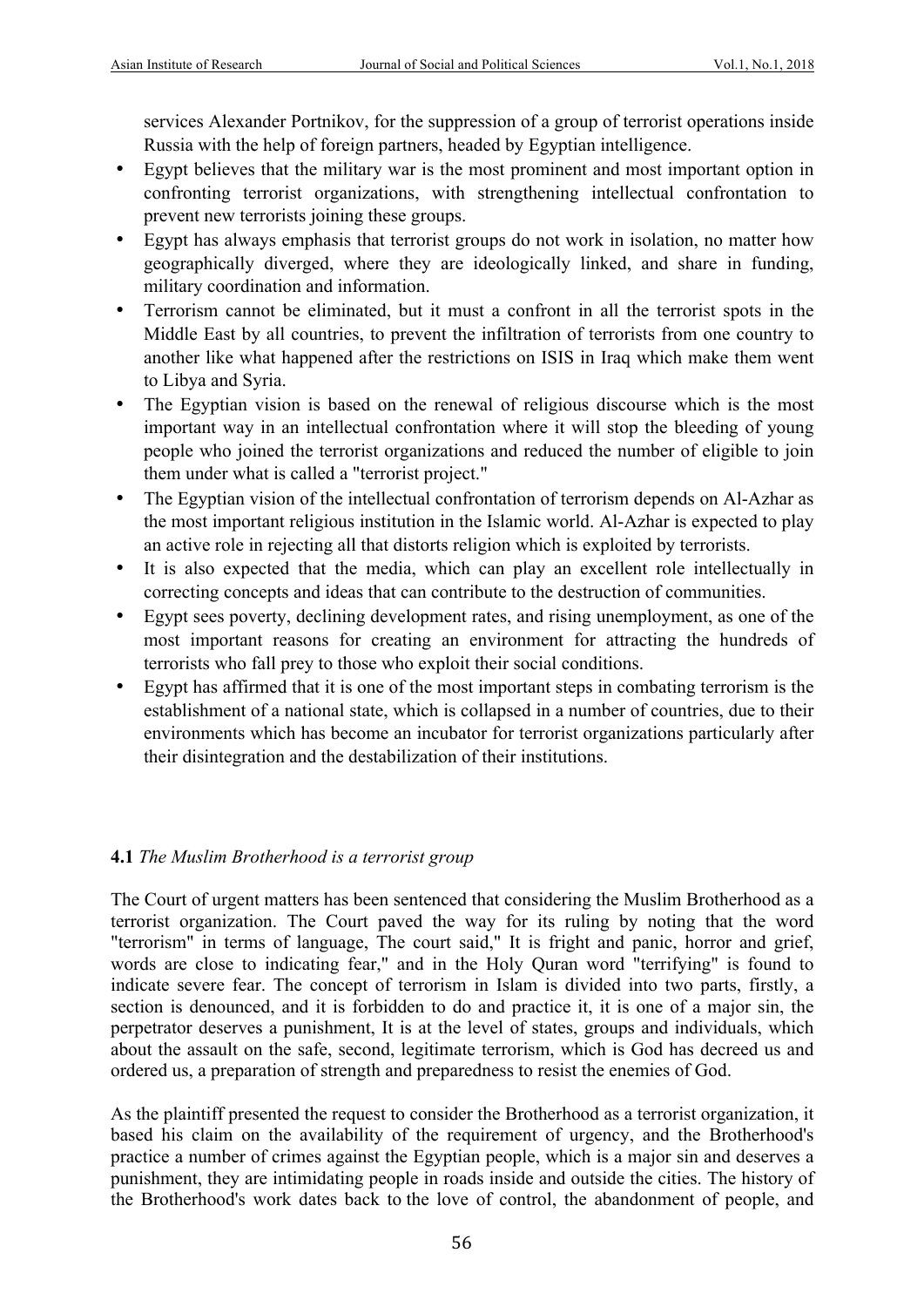intimidation in order to obtain their purposes contrary to social concepts, also using methods of violence, intimidation and murder, which opposite the text of the Constitution of 2013 in accordance with Article 59 that every human being has the right to a safe life and that the assault on the human body is a crime punishable by law. For these reasons, the court ruled that the Muslim Brotherhood was a terrorist group.<sup>55</sup>

#### **5. Decisive confrontations against terrorism**

After repeated terrorist incidents against the army, police forces, and the people of Sinai, which resulted in the fall of dozens of innocent people, and the martyrs of the homeland, Egypt is Began a series of military operations on the land of Sinai, which is being fought by the Egyptian army in a decisive battle to eliminate terrorist outposts that penetrated some limited areas of the Sinai. The terrorist are coming to Sinai, and have been stationed in it, to establish the state of terrorism, and placement this part of the land of Egypt to control. They have been attacked on police stations and security personnel to break the prestige of the state, then assaulting the armed forces in attempting to destabilize the people's confidence in the capabilities of its armed forces.

#### *5.1 The Launching of military operations in Sinai:*

It began the crucial security confrontations with terrorism in Sinai with an operation "Eagle 1" in 2011 after the Police Station was bombed by heavy artillery shelling<sup>56</sup>. And after continuing targeting army patrols in its fulcrums and soldiers, following the attack on a military unit and the killing of 16 soldiers, it was the process of "Eagle 2" in August 2012, A spokesman for the armed forces, Col. Ahmed Mohamed Ali, announced in September 2012, at a press conference that 33 criminal elements were killed, weapons were confiscated and 31 tunnels were destroyed on the border with the Gaza Strip during the first phase of Operation Eagle2 after more than a month of its launch to root out terrorist elements and criminal targets in the areas of North Sinai. $57$ 

Terrorist attacks continued on Sinai, and seven soldiers were kidnapped in May 2013, then the President Mohamed Morsi in that time, has met the Ministers of Defense, the Minister of Interior, and the head of the General Intelligence, at the Federal Palace (Kasr Al-Etahdia) in Heliopolis. Morsi declared to make efforts to release the abducted soldiers quickly and ensure the preservation of the lives of everyone, whether or kidnapped the kidnappers<sup>58</sup>.

It is the first time, which the public hear the attention of the President of the State about the safety of the offender and equalize their victims.

However, the ambiguous negotiations conducted by President Morsi with the kidnappers, resulted in the return of soldiers and found them in the desert, without any mention of the fate of the kidnappers, who carried out the operation, the case was closed in a mysterious way, but after year, a security source has revealed the details of what happened in the abduction of the seven soldiers in the Sinai in mid-May 2013 as he confirmed the existence of a relationship

 

https://www.emaratalyoum.com/politics/news/2012-09-13-1.511277

<sup>55</sup> The reasons for the rule of considering the Brotherhood as "terrorist": The history of the group is due to the culture of control and the intimidation of people to obtain their purpose using violence and murder. The Court explains the meaning of terrorism according to Sharia on http://www.youm7.com/story/2014/2/24/

<sup>56</sup> Egypt: Army begins with "Eagle" operation against militants in Sinai, on

http://www.bbc.com/arabic/middleeast/2011/08/110815\_sinai\_arrests

<sup>57</sup> Samir Said, "Eagle 2" operation aimed at cleansing the Sinai of terrorism and the wells of criminality, on

<sup>58</sup> Fathia Al - Dakhakhani Morsi calls for safety of kidnapped and kidnappers in "liberating Sinai soldiers" on 16-05-2013**,**  http://www.almasryalyoum.com/news/details/317252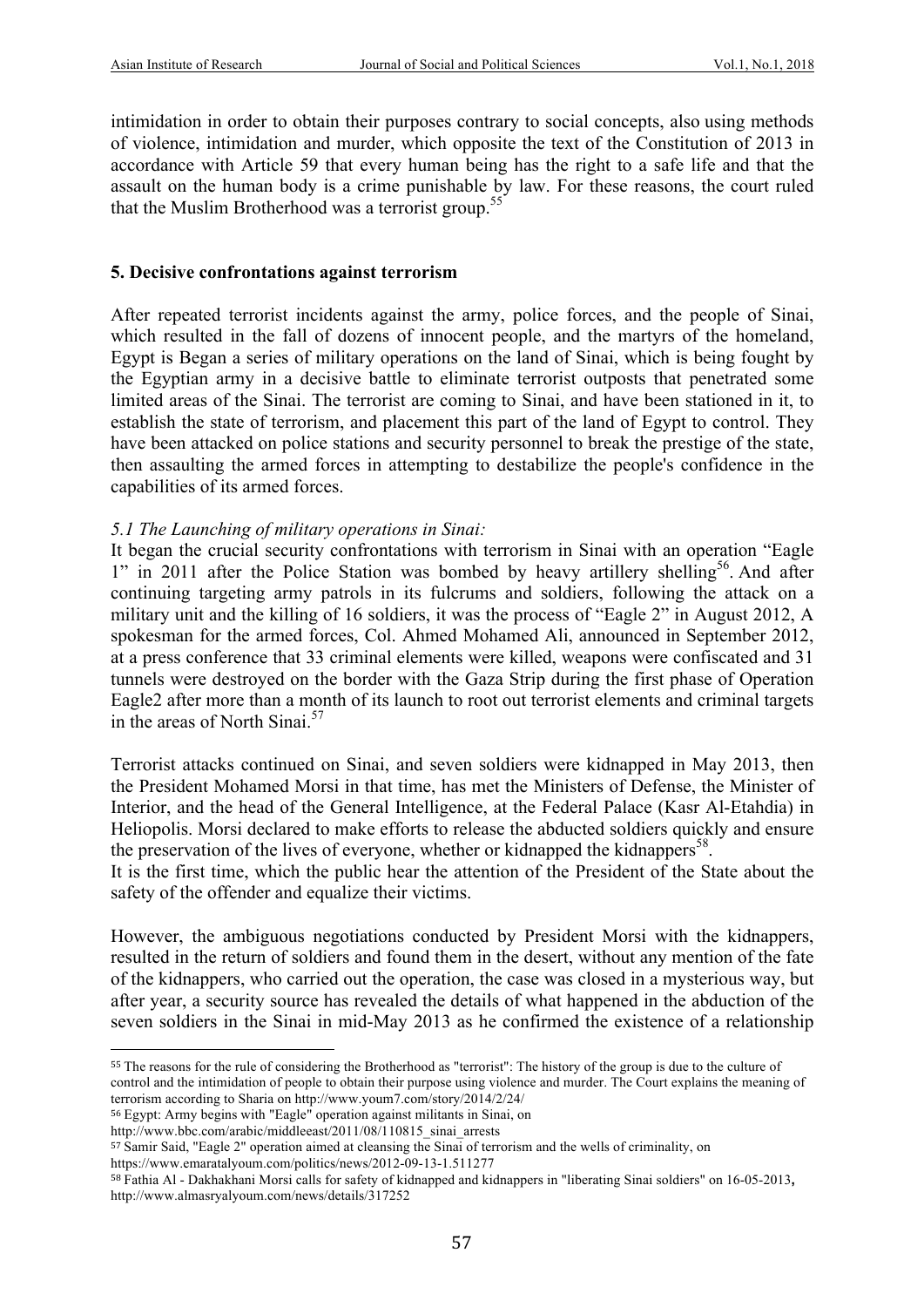between President Morsi and leaders of the Brotherhood on the one hand, and the militant who kidnapped soldiers in Sinai on the other hand, through monitoring telephone between the leaders of Muslim Brotherhood and kidnappers. Finally, the National Security in Egypt declared that the isolated president informed Interior Minister Mohammad Ibrahim that the kidnappers will release the soldiers at 7 am and that the negotiations succeeded.<sup>59</sup>

After the revolution of 30 June 2013, terrorist attacks have been increased, where 25 soldiers were killed in August 2013. Under these repeated crimes, there are joint forces of the army and police launched an expanded military campaign, started in September 2013, to trace the elements of "terrorist," and "extremists," in a number of provinces started with North Sinai. The armed forces have succeeded in countering terrorism and eradicating many terrorist

outposts, they arrested a number of very danger criminals, and continued demolition of tunnels in the northern border area, between Arish - Rafah. $60$ 

#### *5.2"Operation Martyr's Right"*

The General Command of the Egyptian Armed Forces on Monday, September 7, 2015, has been announced in a statement on Egyptian television, it was about the start of the comprehensive operation to confront terrorism in the Sinai (Martyr's Right) in the areas of (Rafah - Sheikh Zwaid – Arish), in North Sinai to eliminate terrorist groups in those areas. The statement has mentioned that the Army was in the field supported by commandos and rapid intervention forces, with the help of anti-terrorist units of the Civilian Police in order to raid the terrorist outposts' areas which referred above and the elimination of the terrorist group.

This process has begun in the framework of the continuation of the Egyptian armed forces for the cleansing operations of terrorism, where it was decided to start the implementation of a massive operation to uproot terrorism from the land of Sinai, under the name of « Martyr's Right. $v^{61}$  There is no doubt that the choice of this name reflects the appreciation of Egyptian Armed Forces for the sacrifices of the righteous martyrs of their sons, and also affirms its determination to uproot terrorism and eliminate the remaining remnants of it. The armed forces have announced the end of the first phase of the comprehensive security and military operation in Northern Sinai, which lasted for 16 days, after achieving its main objectives.

The results of the process have included more than 300 terrorists were killed and the arrest of large numbers of them, as well as the destruction of 10 stores of weapons and explosives, large numbers of cars and scooters, and hundreds of terrorist outposts in the cities of Rafah and Sheikh Zuweid.<sup>62</sup> The armed forces have announced that intensified its actions to secure vital targets, facilities and public properties, and areas of Arish, Sheikh Zuweid, and Rafah, and all Roads leading to there, They continued its operations to purge and prosecute terrorist groups very insistently to achieve homeland security, and securing the Egyptian people from the evils of those terrorists.

### *5.3 "Operation Martyr's Right 2"*

 

On January 3, 2016The second stage of Operation " Martyr's Right", to complete Sinai's cleansing of terrorism, the army and police forces participated in security attack which made

<sup>59</sup> Sayed Noon, Security source reveals the relationship «Morsi» kidnappers of the seven soldiers in 2013, on October 26, 2014 http://www.shorouknews.com/news/view.aspx?cdate=26102014&id=8bfe501d-47a2-444f-ad0d-45fb13b20dcf <sup>60</sup> Egypt declares a state of emergency in Sinai after checkpoint bombing on

https://www.theguardian.com/world/2014/oct/25/egypt-declares-state-of-emergency-in-sinai-after-checkpoint-bombing <sup>61</sup> A report entitled "The Right of the Martyr" attacks Sinai terrorists with "blindness and helplessness," Al-Watan website, 10/9/2015, http://www.elwatannews.com/news/details/802519 .

<sup>62</sup> Operation martyr's right on https://www.almasryalyoum.com/news/details/1257404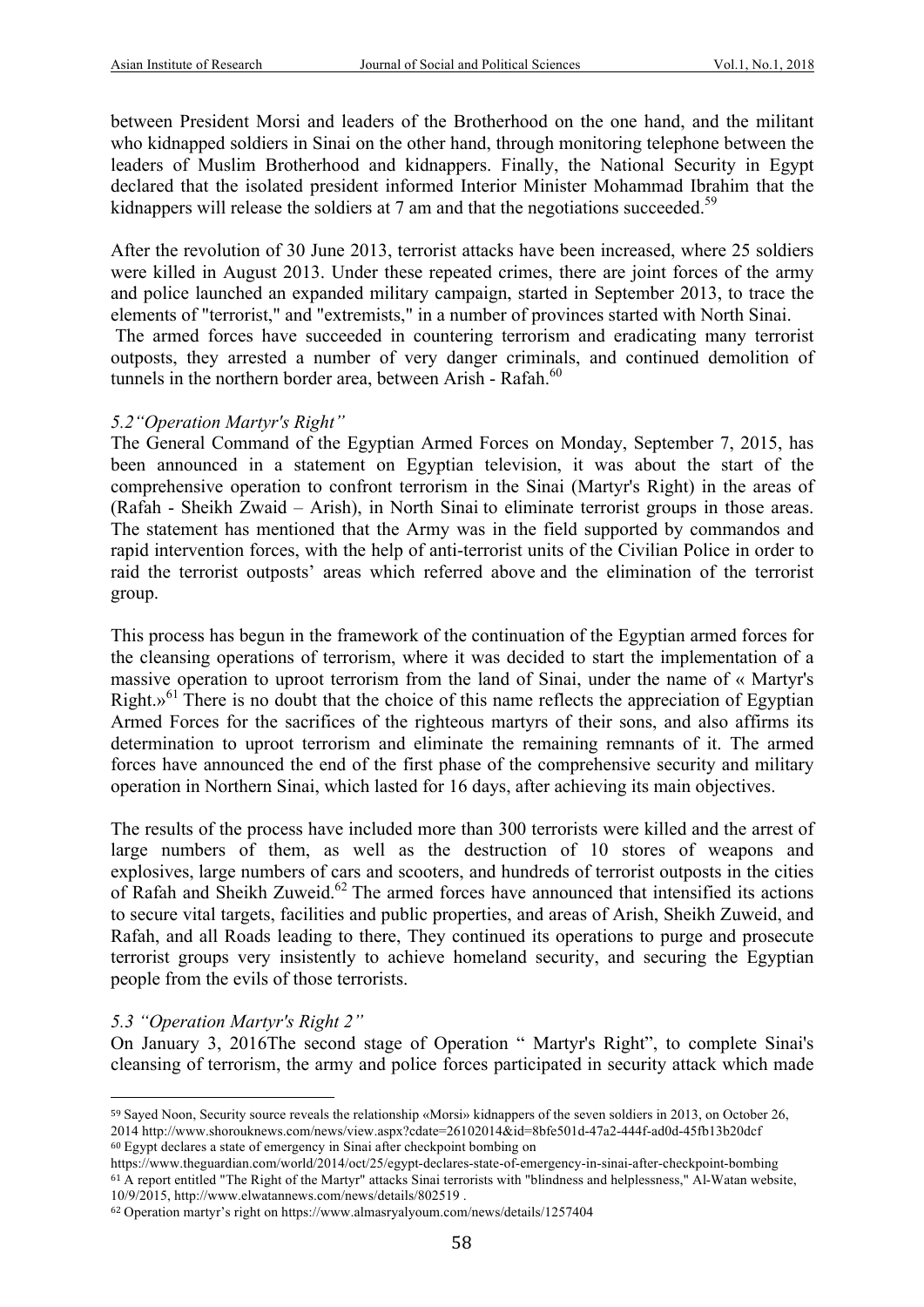several painful blows to the terrorist groups which called "Beit Al-Maqdis" -"House of Jerusalem"- The security forces launched an extensive attacks on the hotbeds of terrorism, in the cities of Arish, Rafah and Sheikh Zuweid, On the third day of the operation, also participated Apache, helicopters, and F-16 aircraft, which were targeted a number of the most dangerous terrorist strongholds. The Army Forces continued attacks in the field under air cover to raid the terrorist strongholds and eliminate the elements of the terrorist groups. The operation aimed at completing the elimination of the remnants of terrorism, and the remnants of "Beit Al-Maqdis: who managed to escape from Rafah and Sheikh Zuweid, and concentrated in the city of Arish, they carried out a number of intermittent terrorist operations, in order to relieve pressure on their members in Rafah and Sheikh Zuweid, and during these operations resorted to assassinations and detonated (IEDs) explosive devices, police and army armored vehicles.<sup>63</sup>

The process of "Martyr's Right 2", achieved great and tangible results, because of prior information on terrorist groups, and participated the honorable people of Sinai with the Armed Forces for their desire to eliminate terrorism, and the cleansing of the land of Sinai. The Armed Forces were able to kill more than 500 terrorists and captured a large number during the operation. Also, the army managed to destroy more than 99% of the tunnels with the Gaza Strip. It has been confirmed that the successful preemptive strikes of the military, which was carried out in the Operation "Martyr's Right 2" That the Egyptian armed forces, civilian police, and all counter-terrorism bodies have the "upper hand" in the battle of terrorism in the Sinai. $64$ 

#### *5.4 Operation Martyr's Right 3 and 4*

 

On 25 May 2016, the third phase of operation began an extensive operation in Sinai, which sheltered some very dangerous terrorist groups.

The process of Martyr's Right has resulted in the following points:<sup>65</sup>

- The Killing of 85 terrorists during the air strikes, in addition to, the success of artillery elements in the areas of Sheikh Zuwaid and Rafah.
- Destruction and burning of 190 cottages, and 57 houses, the terrorist elements have taken it as the base of their criminal operations.
- The arrest of 3 suspects, and the destruction of 10 cars and five motorcycles used by a terrorist in attacking the bases and security points.
- Destroying 73 shelters and hideouts used by terrorist elements in the areas of Al-Zawraha, Al-Nasraniyah, Al-Bitaytat, Al-Abadi, Al-Shadeideh, and Al-Jurei.

On 10 February 2017, the success of the armed forces was announced in the killing about 500 terrorist elements in North Sinai, and destroyed the number of 130 cars, and a number of 250 bunkers which gathering those extremists, as well as stores and administrative needs.<sup>66</sup> In July 2017, the armed forces completed Operation Martyr's Right 4 which the army forces killed 30 terrorists, and the discovery and destruction of 20 cars and four motorcycles, and

<sup>63</sup> Report entitled "The Right of the Martyr 2» Continue to catch "the heads of terrorism", Al Watan newspaper, 23/10/2015 on http: // www.elwatannews.com\_news\_details\_824505 <sup>64</sup> Ibid

<sup>65</sup> Ahmed Eleiba, Egypt's counterterrorism operation 'Martyr's Right' continues in North Sinai, on August 6, 2017, http://english.ahram.org.eg/News

<sup>66</sup> Ismail Gomaa, wandering through the caves and shelters after being completely cleared. Fall legend of the Mountain of Halal, Al - Ahram, 3 April 2017.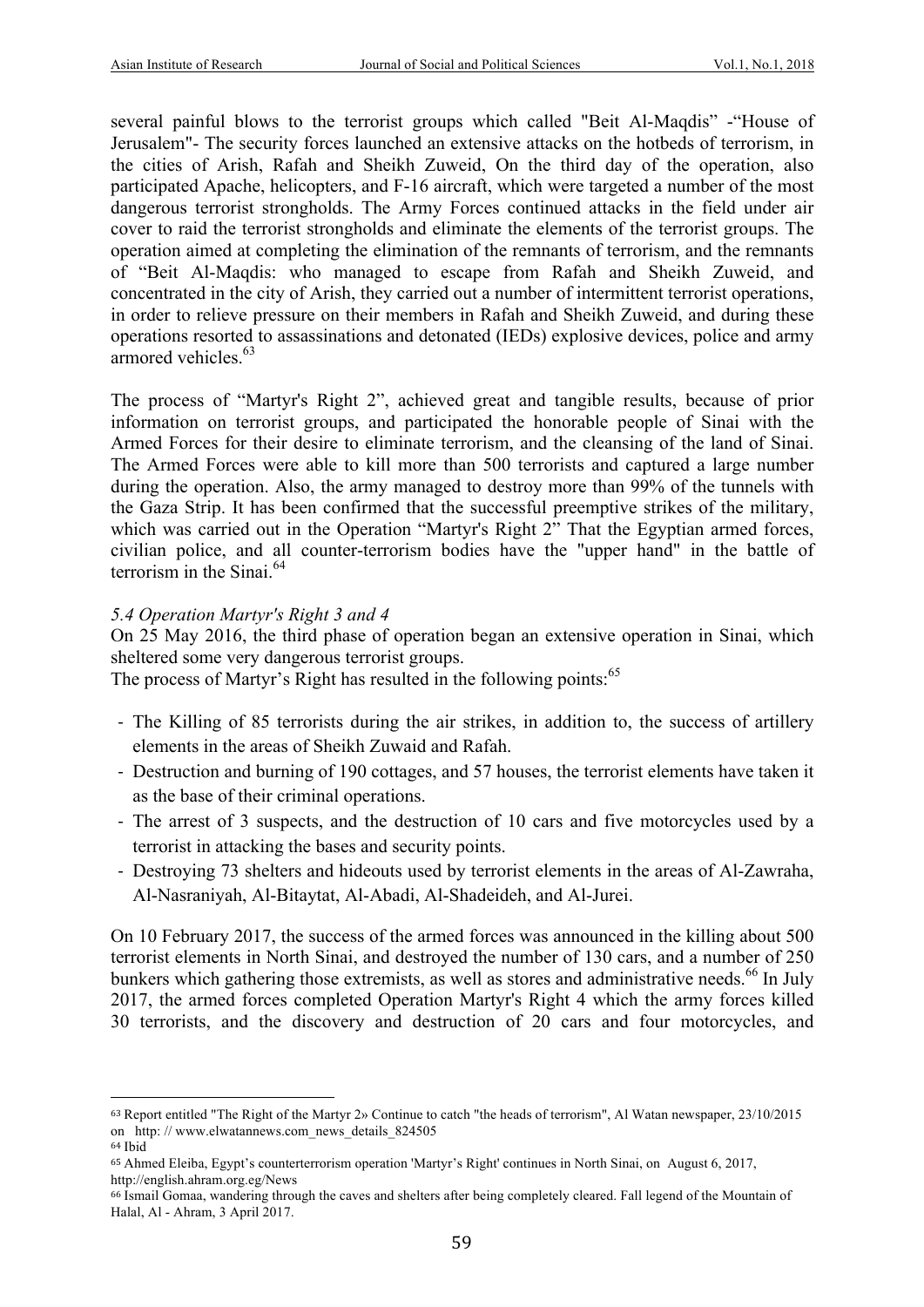destroyed more than 100 shelters.<sup>67</sup> Finally, all the operations under the name Martyr's Right are considered the most dangerous and difficult operation as achieved a number of victories.

#### **6. Egypt's international view on the phenomenon of political terrorism**

Egypt was the first country to call for an international conference to combat terrorism; the initiative was launched by former President Mubarak during his speech at the Parliamentary Assembly of the Council of Europe on 28 January  $1986$ .<sup>68</sup> The speech-based on two basic rules, the first is the security manner and to prosecute terrorist cells and their elements everywhere, and the international cooperation should be established between the security services for this purpose, and terrorist financing sources should be pursued through the international financial network. The second rule is sought to find and root up the roots of terrorism. In this regard, President Hosni Mubarak said clearly and confidently that "the sword of terrorism will reach everyone."<sup>69</sup>

In the interest of the Egyptian leadership to dry up the sources of terrorism, President Abdul Fattah al-Sisi presented at the Arab-Islamic-American summit held in Riyadh, Saudi Arabia, an integrated strategy to combat fundamentalist organizations. The Security Council documented it as an official UN document under the symbol S  $/ 2017/450$ .<sup>70</sup> Over the course of years, successive events have shown that confronting and rooting up the threat of terrorism at its root, in addition to, the security and military measures require a comprehensive approach that includes the political, ideological and developmental dimensions. However, President Abdel Fattah Al-Sisi pointed to this question in four points:<sup>71</sup>

**First,** talking about addressing terrorism in a comprehensive manner means confronting all terrorist organizations without discrimination, there is no room for reducing the confrontation in one or two organizations, terrorist organizations operate through a cancerous network, it has many links in most parts of the world, including "ideology, funding, military, information and security coordination."

**Second:** the comprehensive confrontation with terrorism means necessarily confronting all dimensions of the phenomenon of terrorism in terms of "funding, armaments, political and ideological support." As the terrorist is not only a weapon holder but also is "the one who trains it, funds it, arms it, provides it with political and ideological cover, Here the researcher asks, where are places for terrorist organizations to train fighters and the treatment of the wounded and the replacement of their equipment? Who buys from them the natural resources they control ... like oil? Who colludes with them through antiquities and drugs trade? Where do they get their financial contributions? And how do they have a media presence in the media who wanted to become propaganda trumpets for terrorist organizations?

**Third**: Eliminate the ability of terrorist organizations to recruit new fighters by confronting them comprehensively at the ideological and intellectual levels, as the battle against terrorism is a battle of intellectual, and the successful confrontation of terrorist organizations must include restricting their ability to recruit and attract sympathizers with distorted

<sup>67</sup> Operation martyr's right on https://www.almasryalyoum.com/news/details/1257404

<sup>68</sup> Voices of Europe: A selection of speeches delivered before the Parliamentary Assembly of the Council of Europe 1949- 1996, Council of Europe Publishing, Germany, 1997,p146,147

<sup>69</sup> Jihad Ouda, M. Abdel Azeem, Ayman zaki, Introduction to Terrorism in Egypt and Saudi Arabia: Strategic Experiences, Arab Knowledge Bureau, Egypt, 2015, p 234

<sup>70</sup> https://digitallibrary.un.org/record/1287579

<sup>71</sup> Statement by President Abdel Fattah El Sisi at Arab-Islamic-American Summit on 23 May

<sup>2017</sup> http://www.sis.gov.eg/Story/113123?lang=en-us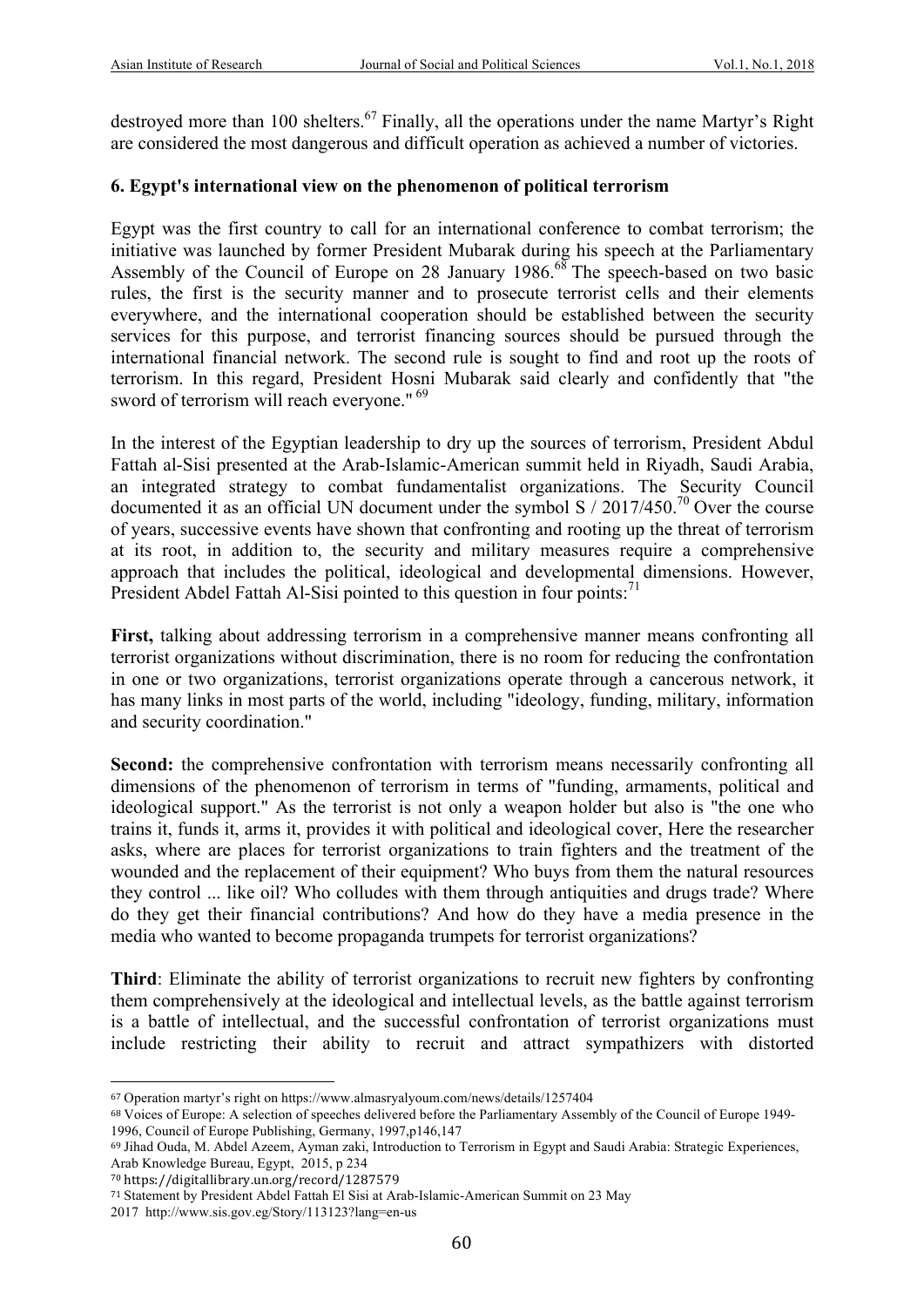interpretations of the teachings of religions, remove them from their tolerant purposes, deviate from them for political ends.

In this regard, Egypt has launched an initiative to correct the religious discourse. So that leads to a comprehensive intellectual revolution that shows the inherent essence of the tolerant Islamic religion, and face the attempts to abduct and confiscate religion in favor of misinterpretations, and pretexts to justify crimes have no place in the doctrine of Islam.

Fourth: There is no doubt that the recognition of the necessary condition, which provides an incubator environment for terrorist organizations is the disintegration and destabilization of the institutions of the national state in the Arab region. This is what Egypt has faced in recent years through systematic attempts well-funded to dismantle its institutions, and drawn the region in a destructive vacuum is what has provided the ideal environment to emerge terrorists' organizations as well as the depletion of Arab peoples in sectarian and ethnic conflicts.

The Security Council's decision to document the speech is an official UN document is being circulated on counter-terrorism, and drying its sources is important in several respects, it can be summarized in the following points:

- The speech of Abdel Fattah Al-Sisi draws a picture of "New Egypt" capable of achieving its objectives, which confirms that the international community is aware of the reality of what happened in Egypt, and that what is happening in the Middle East is a good witness.
- The speech presents the image of "New Egypt" as a state that pursues the principles it sought through the map of the future, through the referendum on the constitution and the presidential and parliamentary elections.
- An important step was taken by the Security Council, the General Assembly of the United Nations takes the same action by distributing the statement to all Members of the United Nations, to promote the vision of Egypt and document the historic speech of the President of Egypt in the United Nations folders.

### **Conclusion**

Although the number of terrorist operations has decreased, the number of martyrs is increasing in 2016 and 2017, and the number of killers reached to more than half of the numbers of operations, it means that the terrorist attacks have become more dangerous and killed more victims, so if there is a positive trend that the operations are few, there is also a negative trend in the number of killed people "martyrs." The sponsorship and support by some States for political terrorism in Egypt has led to the wide range of terrorist practices, that the support and care have played a role in executing the objectives of the sponsoring state and the achievement of its interests, and we cannot ignore in this role the Intelligence of some countries in that matter, like the training of its personnel and in the careful planning of its operations. These countries and regimes achieved their objectives, and its political pressure on Egypt through those terrorist practices, avoiding the entry into international wars that are unsafe consequences.

The intellectual deviation of the Muslim Brotherhood is one of the most important motives and causes of the delinquency of violence and political terrorism in Egypt, and in light of the recent terrorist acts that led to the most heinous crimes against humanity in Egypt, the United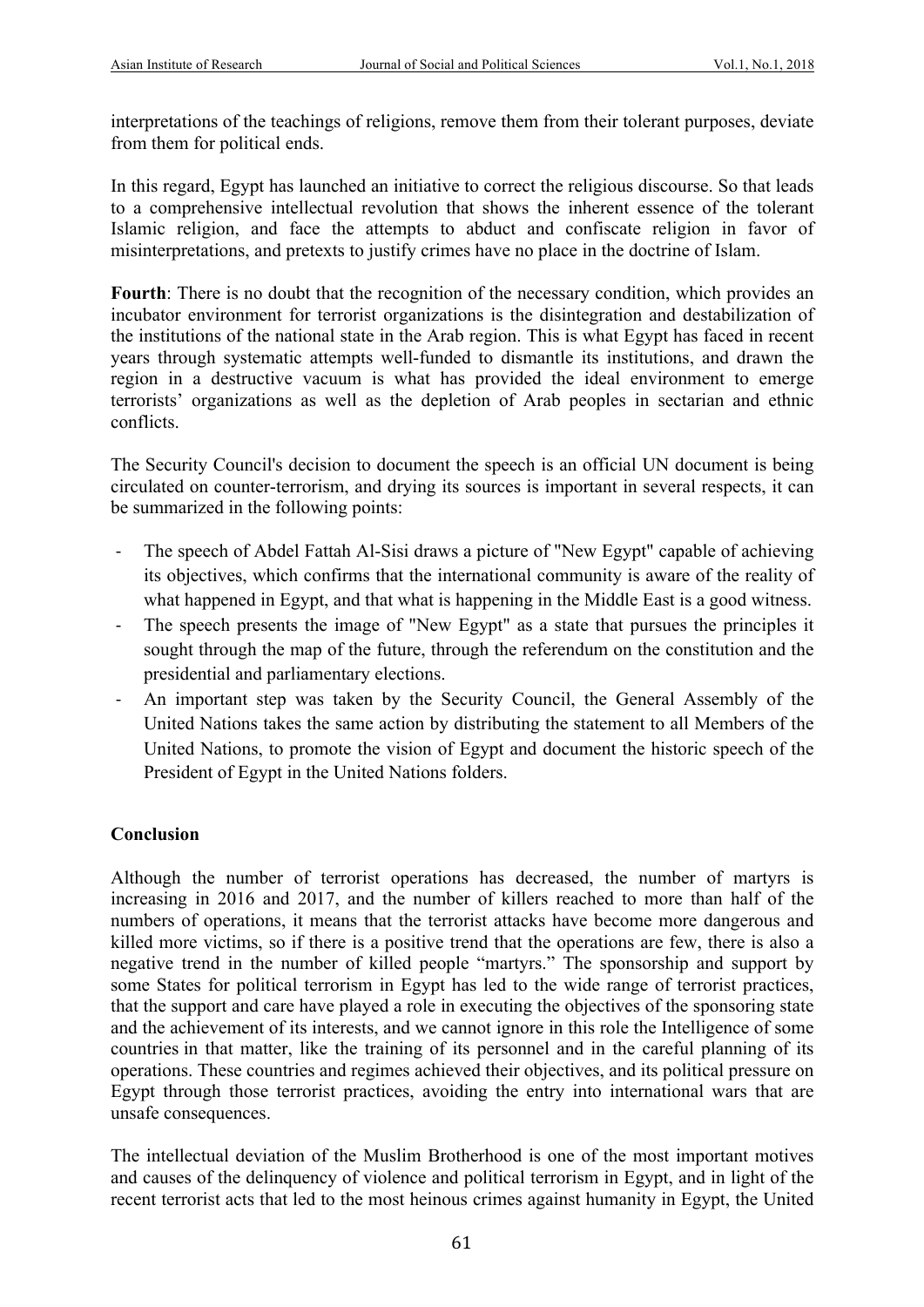Nations and international units should consider the Muslim Brotherhood a terrorist group due to their supports of crimes against the homeland's sons of the army, police, and civilians.

Therefore, Egypt should update the old Arab conventions on counter-terrorism, there is also an urgent need for in-depth studies and scientific research on the phenomenon of political terrorism from research centers, as well as the establishment of information centers in counter-terrorism agencies to gather as much information as possible on terrorism.

As well as, the Egyptian state should care of the isolated and rural areas in the field of education and economy as one of the areas from which terrorism originates, in addition, to eliminate the problem of unemployment where it has become an input to the engagement and participation of the unemployed with these illegal groups, and make a strict control of mosques (Zawya) in the villages which work on the brain washing of young Egyptians.Finally, the researcher view that the use of brute force, especially in Sinai, is the only way to eliminate terrorism in Egypt, because if it lasted long, there is a legal basis for the Security Council to intervene militarily to combat it like what happened in Afghanistan as well as the intervention in Syria, which will affect Egypt's sovereignty in its territorial integrity. .

# **References**

## **Books and Journal**

- Ahmed Mokhtar, The Modern Arabic Language Dictionary, 1<sup>st</sup> edition, Alam Elkotb Publisher, Cairo, 2008.
- Ahmed Sayed, Security Council: Chronic Failure and Possible Reform, Al Ahram for Translation Publishing, Cairo, 2010.
- Albert J. Bergesen & Omar Lizardo, International Terrorism and the World System, Sociology Theory Journal, Vol.22, No.1, 2004.
- Asafa Jalata, "Ethno-nationalism and the global 'modernising' project," Nations and Nationalism Vol.17, No.3, 2001, p 389.
- Audrey Kurth Coronin & James M. Ludes, Attacking Terrorism, Georgetown University press, 2004.
- Blakeley, Ruth, State Violence as state terrorism, in "Breen –Smyth, Marie (Ed), The Ashgate Research Companion to Political Violence, Ashgate Publishing, 2012.
- Brian M. Jenkins, International Terrorism, The other world war, in Charles W. Kagley, Jr (ed), The New Global Terrorism: characteristics, causes, and controls, Prentice Hall, 2003.
- Cliver waLker, the prevention of terrorism in British Law, second edition, Manchester, Dingley, James; Kirk-Smith, Michael "Symbolism, and Sacrifice in Terrorism." Small Wars & Insurgencies. Vol. 13, No.1.
- Frank T. De Angelis, Terrorism as a Political Philosophy A comprehensive Analysis with a Unique and Controversial perspective, Writer Club Press, NY, 2002.
- Hoffman, Bruce "The Confluence of International and Domestic Trends in Terrorism." Terrorism and Political Violence, Vol. 9, No.2, 1997.
- Ismail Gomaa, wandering through the caves and shelters after being completely cleared. Fall legend of the Mountain of Halal, Al - Ahram, 3 April 2017.
- Jenny Teichman, How to define Terrorism, Philosophy, The Journal of the Royal Institute of philosophy, Cambridge University Press, 1989, Vol. 64, No. 250.
- Jerrold M. Post, The Socio-Cultural Underpinnings of Terrorist Psychology, in Tore Bjoro (Ed), Root Causes of Terrorism, Myths, Reality and Ways Forward, Routledge, UK.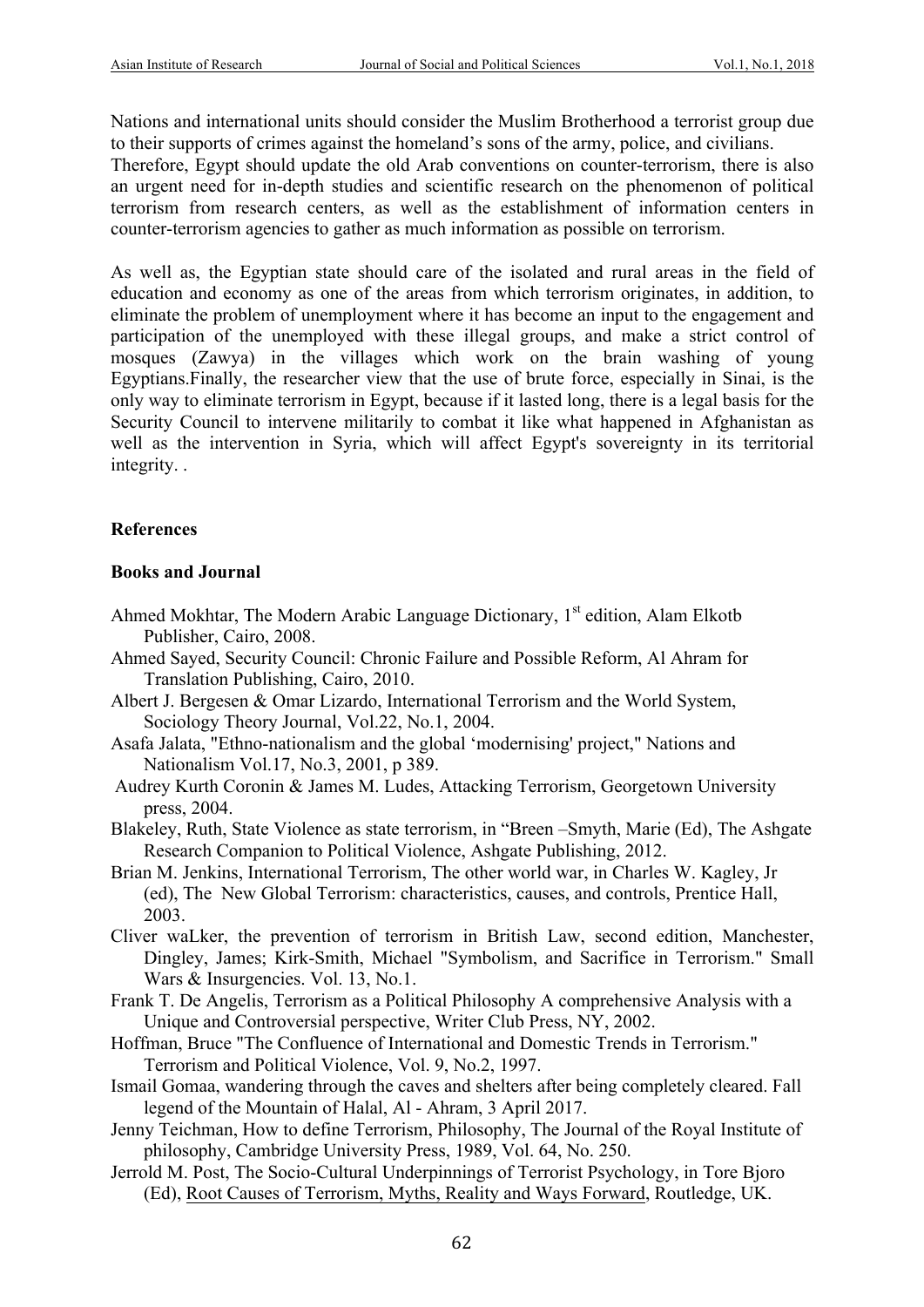- Jihad Ouda, M. Abdel Azeem, Ayman zaki, Introduction to Terrorism in Egypt and Saudi Arabia: Strategic Experiences, Arab Knowledge Bureau, Egypt, 2015.
- Kent Roach, Global Anti-terrorism law, and policy, Cambridge University Press, 2005.
- Maogoto Jackson Nyamuya, Battling Terrorism: Legal Perspectives on the Use of Force and the War on Terror, Ashgate Publishing, 2005.
- Michael Burleigh, Blood and Rage: A Cultural History of Terrorism, Harper Collins NY, 2009.
- Mohamed Ben Makaram & Gamal Eldin Ben Manzour, Arab Talks, Dictionary Almoheet, Resala Institution. Beirut, 2nd edition.
- Mohamed El Sayed Selim, The Evolution of International Politics in the Nineteenth and Twentieth Centuries, Dar Al Fajr Publishing and Distribution, Cairo, 2006.
- N.C Asthana, Anjali Nirmal, Urban Terrorism: Myths and Realities, Pointer Publisher, 2009.
- N.Chomsky "What Anthropologists Should Know about the Concept of Terrorism'." Anthropology Today, Vol. 18, No. 2, 2002.
- Nafiu Ahmed, Terrorism Security and the Threat of Counterterrorism, American Journal of Social Studies, Vol.1, No.1.
- Nehemia Fiedland, Political Terrorism: A social Psychological Perspective in Wolfgang Stroebe & et al. (Ed), The Social Psychology intergroup conflict: Theory, Research, and Application, Springer, 1988.
- Nicholas Rostow, Before and After The Changed UN Response to Terrorism since September 11<sup>th</sup>, Cornell International Law Journal, Vol.35. 2002.
- Noemi Galor, international cooperation to suppress terrorism, London, croom Helm, 1985.
- Ole J. Forsberg, Ethnonational Terrorism: An Empirical Theory of Indicators at the State Level 1985-2000, paperwork in WISC Conference, Turkey, August 2005.
- Paul Wilkinson, Why Modern Terrorism? Differentiating Types and Distinguishing Ideological Motivations, in Kegley, Ir (Ed) the New Global Terrorism, Characteristics, Causes and Control, Prentice Hall, 2003.
- Peter Tarlow, The International of Religion and Terrorism, International Journal of Safety and Security in Tourism and Hospitality, University of Palirmo, Italy, 2017.
- Phil Williams, Organized Crime, and Terrorism, Latin American and Caribbean Center, Working Paper Series, School of International and Public Affairs, Florida International University.
- Randall D. Law, Terrorism: A History, Polity Press, UK, 2009.
- Raphaeli, Nimrod, "Financing of Terrorism: Sources, Methods and Channels," Terrorism and Political Violence Journal, Vol 15, No.4, 2003.
- Richardson, Louise. 'Terrorists as Transnational Actors." In The Future of Terrorism, (Max. Taylor and John Horgan: Editors), Portland: Frank Cass, 2000.
- Saul, Ben. Defining Terrorism in International Law, Oxford University Press, 2010.
- Schmid, Alex, & Jongman, Albert, Political Terrorism: A New Guide to Actors, Authors, Concepts, Data Bases, Theories, and Literature. Amsterdam, 1988.
- Stuart Taylor, When is a terrorist not necessary a terrorist?, The New York Times, Dec 12, 1984
- Thomas J, Badey, Defining International Terrorism, A Pragmatic Approach, Terrorism and Political Violence Journal, Spring 1988 vol.10, No. 1.
- Tomis Kapitan, The Rhetoric of Terrorism and its Consequence, Journal of Political and Military Sociology, summer 2002.
- Voices of Europe: A selection of speeches delivered before the parliamentary Assembly of the Council of Europe 1949-1996, Council of Europe Publishing, Germany, 1997.
- Walter Liqueur, No End to War, Terrorism in the Twenty-First Century, NY, continuum, 2003.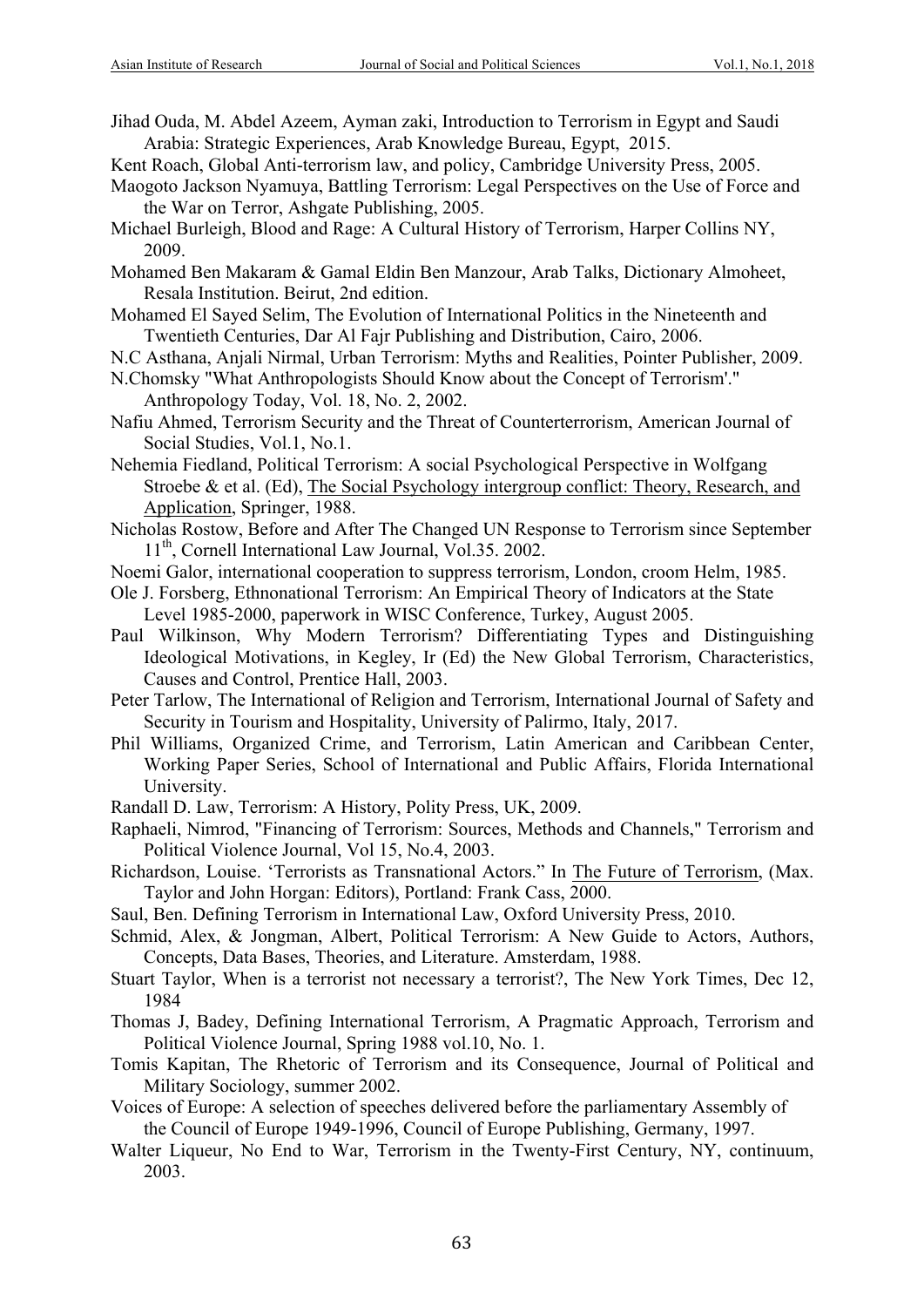#### **Articles on Website**

- A report entitled "The Right of the Martyr" attacks Sinai terrorists with "blindness and helplessness," Al-Watan website, 10/9/2015, http://www.elwatannews.com/news/details/802519
- A/C0NF.144/28/Rev.l on https://digitallibrary.un.org/record/1296532/files/a-conf-144-28 rev-1-e.pdf
- Ahmed Eleiba, Egypt's counterterrorism operation 'Martyr's Right' continues in North Sinai, on August 6, 2017, http://english.ahram.org.eg/News
- Ahmed Kamel Albeheri, the killed people from terrorism group in Egypt on 22 February 2017 on https://www.acpss.ahram.org.eg
- Ahmed Kamel Albehery, Terrorism attacks Numbers in Egypt during the end of 2016 on http://www.acpss.ahram.org.eg
- Asmaa Khalifa, 2017 numbers: In Egypt where you go, there's terrorism on 25 December 2017 on https://www.ida2at.com/terrorism-egypt-2017/ Idaat is an Arabic site that provides analytical service for contemporary issues and events and knowledge readings of related ideas.
- Egypt and counter-terrorism, on Ministry Of Foreign Affairs https://www.mfa.gov.eg
- Egypt declares a state of emergency in Sinai after checkpoint bombing on https://www.theguardian.com/world/2014/oct/25/egypt-declares-state-of-emergency-insinai-after-checkpoint-bombing
- Egypt: Army begins with "Eagle" operation against militants in Sinai, on http://www.bbc.com/arabic/middleeast/2011/08/110815\_sinai\_arrests
- Elizabeth A. Martin (Ed), Oxford Dictionary of Law, 5<sup>th</sup> edition, Oxford University Press, 2003, P495
- Fathia Al Dakhakhani Morsi calls for safety of kidnapped and kidnappers in "liberating Sinai soldiers" on 16-05-2013**,** http://www.almasryalyoum.com/news/details/317252 https://digitallibrary.un.org/record/1287579

https://timep.org/commentary/special-report-attack-at-rawda-mosque

- Lizzie Dearden, Egypt attacks: Isis Affiliated group kills 26 people in bomb and rocket strike in the Sinai Peninsula, on www.independent.co.uk
- National Strategy for Combating Terrorism on www.cia.gov/news-information/cia-the-waron-terrorism/Counter\_Terrorism\_Strategy.pdf

Operation martyr's right on https://www.almasryalyoum.com/news/details/1257404 Operation martyr's right on https://www.almasryalyoum.com/news/details/1257404

- Report entitled "The Right of the Martyr 2» Continue to catch "the heads of terrorism", Al Watan newspaper, 23/10/2015 on HTTP: // www.elwatannews.com\_news\_details\_824505
- Samir Said, "Eagle 2" operation aimed at cleansing the Sinai of terrorism and the wells of criminality, on https://www.emaratalyoum.com/politics/news/2012-09-13-1.511277
- Sayed Noon, Security source reveals the relationship «Morsi» kidnappers of the seven soldiers in 2013, on October 26, 2014 http://www.shorouknews.com/news/view.aspx?cdate=26102014&id=8bfe501d-47a2- 444f-ad0d-45fb13b20dcf
- Statement by President Abdel Fattah El Sisi at Arab-Islamic-American Summit on 23 May 2017 http://www.sis.gov.eg/Story/113123?lang=en-us
- The Court explains the meaning of terrorism according to Sharia on http://www.youm7.com/story/2014/2/24/